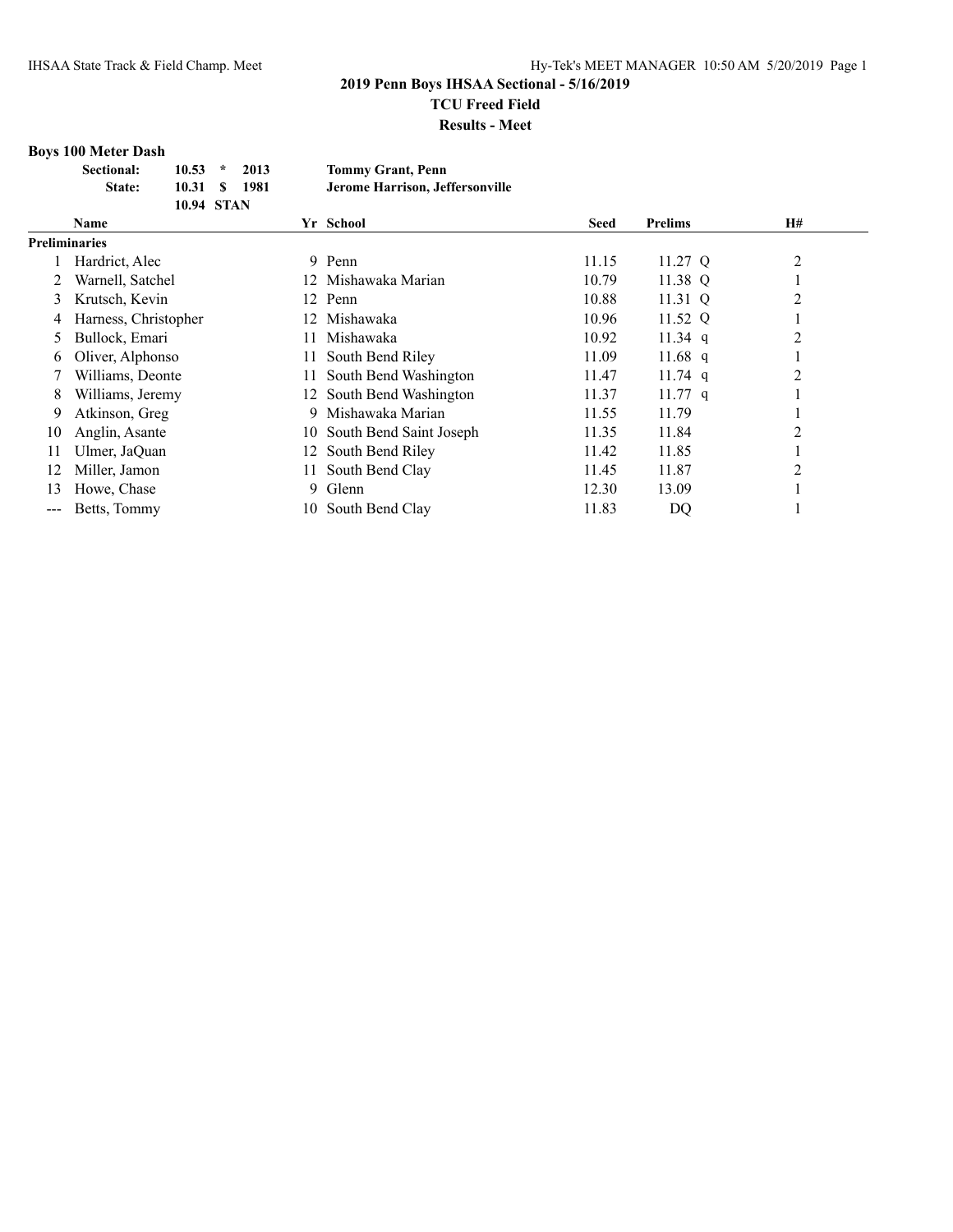#### **Results - Meet**

## **Boys 100 Meter Dash**

| <b>Sectional:</b> | $10.53$ *     | 2013 | <b>Tommy Grant, Penn</b>        |
|-------------------|---------------|------|---------------------------------|
| State:            | 10.31 \$ 1981 |      | Jerome Harrison, Jeffersonville |
|                   | 10.94 STAN    |      |                                 |

|        | <b>Name</b>          | Yr School                | <b>Prelims</b> | <b>Finals</b> | <b>Points</b> |
|--------|----------------------|--------------------------|----------------|---------------|---------------|
| Finals |                      |                          |                |               |               |
|        | Krutsch, Kevin       | 12 Penn                  | 11.31          | 11.24         | 10            |
|        | Bullock, Emari       | Mishawaka                | 11.34          | 11.31         | 8             |
|        | Hardrict, Alec       | 9 Penn                   | 11.27          | 11.41         | 6             |
| 4      | Harness, Christopher | 12 Mishawaka             | 11.52          | 11.44         |               |
|        | Warnell, Satchel     | 12 Mishawaka Marian      | 11.38          | 11.47         |               |
| 6      | Oliver, Alphonso     | 11 South Bend Riley      | 11.68          | 11.67         |               |
|        | Williams, Deonte     | 11 South Bend Washington | 11.74          | 11.71         |               |
| 8      | Williams, Jeremy     | 12 South Bend Washington | 11.77          | 11.97         |               |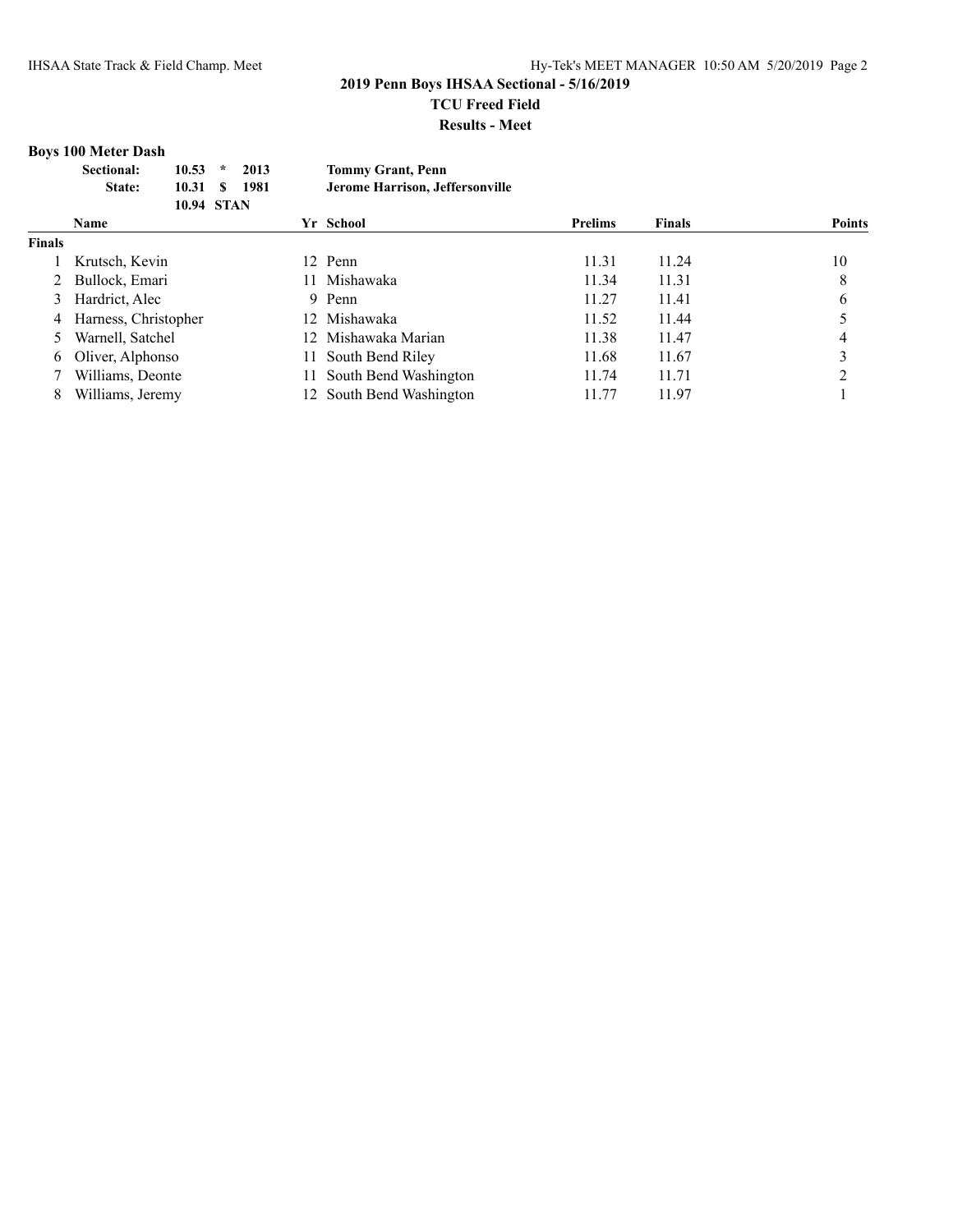**Results - Meet**

## **Boys 200 Meter Dash**

| Sectional: | $21.50$ * | 1979              | <b>James Dixon, SB Adams</b>           |
|------------|-----------|-------------------|----------------------------------------|
| State:     | 21.10 S   | 1982              | <b>Jeffrey Patrick, Gary Roosevelt</b> |
|            |           | <b>22.08 STAN</b> |                                        |

|                      | <b>Name</b>       |     | Yr School                | <b>Seed</b> | <b>Prelims</b> | H# |
|----------------------|-------------------|-----|--------------------------|-------------|----------------|----|
| <b>Preliminaries</b> |                   |     |                          |             |                |    |
|                      | Jennings, Jalen   | 12. | South Bend Riley         | 22.63       | 23.16 Q        | 3  |
|                      | Driscoll, John    | 11- | South Bend Saint Joseph  | 22.50       | 23.32 Q        | 2  |
| 3                    | Hardrict, Alec    | 9.  | Penn                     | 23.01       | 23.69 Q        |    |
| 4                    | Taylor, Bradley   | 12. | Mishawaka                | 22.86       | 23.52 Q        | 2  |
| 5                    | Parker, DaVonn    | 10- | Mishawaka                | 22.70       | 23.62 Q        | 3  |
| 6                    | Williams, Jeremy  |     | 12 South Bend Washington | 22.45       | 24.19 Q        |    |
|                      | Fewell, Luke      | 12. | Mishawaka Marian         | 23.86       | $23.83$ q      | 3  |
| 8                    | Cummings, Jalen   | 11  | South Bend Riley         | 23.63       | $23.92$ q      | 2  |
| 9                    | Allen, Cassidy    | 11- | Penn                     | 23.94       | 23.99          | 2  |
| 10                   | Miller, Jamon     | 11- | South Bend Clay          | 23.79       | 24.23          | 3  |
| 11                   | Atkinson, Greg    | 9.  | Mishawaka Marian         | 24.66       | 24.37          |    |
| 12                   | Manges, Connor    |     | 11 LaVille               | 24.50       | 24.39          | 3  |
| 13                   | Luu, Erwin        | 10- | South Bend Saint Joseph  | 24.10       | 25.16          | 2  |
| 14                   | Howe, Chase       | 9.  | Glenn                    | 27.20       | 26.05          | 2  |
| 15                   | Lemberis, Charlie |     | 9 LaVille                | 26.90       | 26.56          | 3  |
| 16                   | Ramos, Taron      |     | South Bend Washington    | 24.00       | 26.64          |    |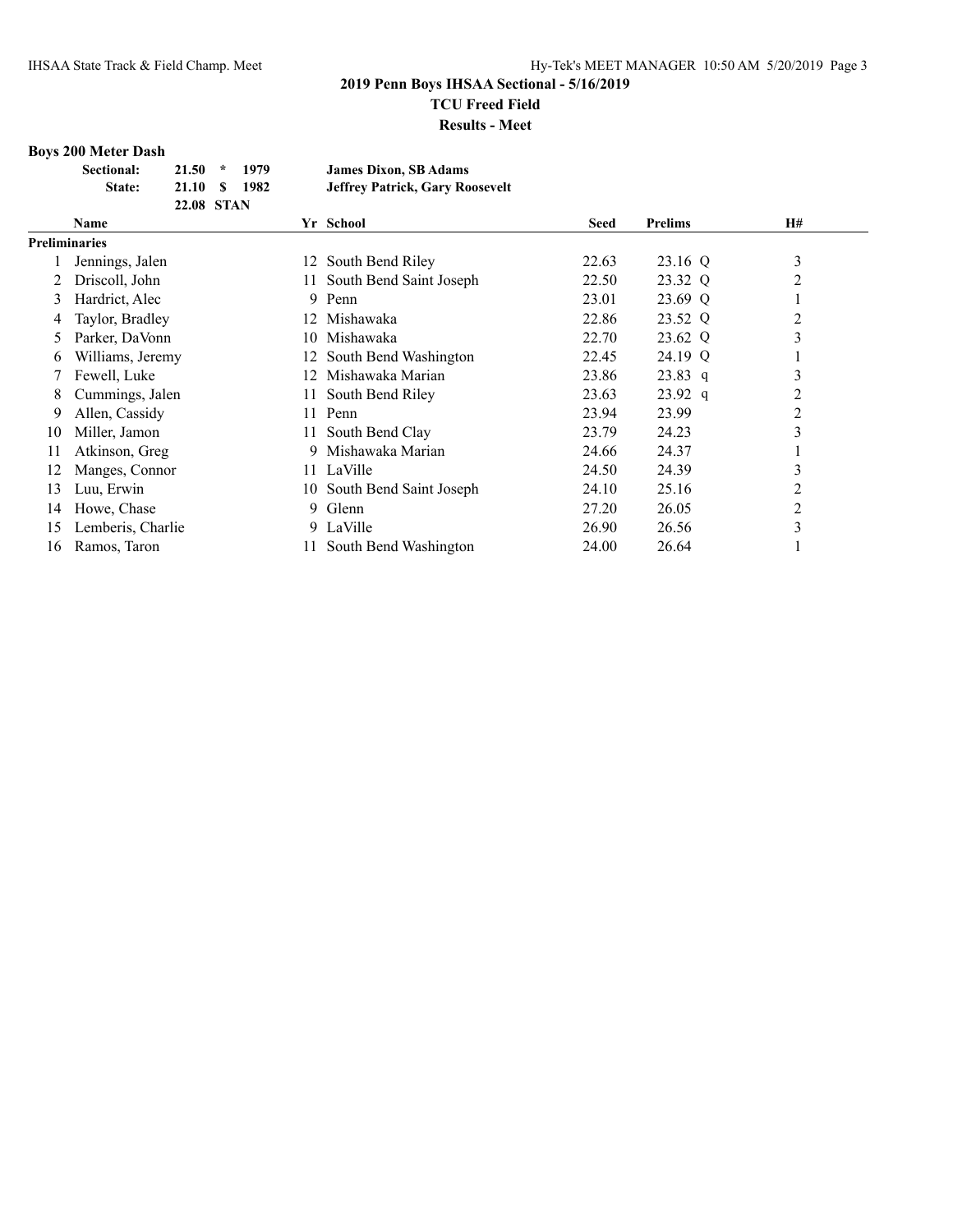## **Boys 200 Meter Dash**

| <b>Sectional:</b> | $21.50 *$ | 1979              | <b>James Dixon, SB Adams</b>           |
|-------------------|-----------|-------------------|----------------------------------------|
| <b>State:</b>     | 21.10 S   | 1982              | <b>Jeffrey Patrick, Gary Roosevelt</b> |
|                   |           | <b>22.08 STAN</b> |                                        |

|               | <b>Name</b>       |    | Yr School                  | <b>Prelims</b> | <b>Finals</b> | <b>Points</b> |
|---------------|-------------------|----|----------------------------|----------------|---------------|---------------|
| <b>Finals</b> |                   |    |                            |                |               |               |
|               | Driscoll, John    |    | 11 South Bend Saint Joseph | 23.32          | J22.14        | 10            |
|               | Jennings, Jalen   |    | 12 South Bend Riley        | 23.16          | J22.44        | 8             |
|               | Hardrict, Alec    |    | 9 Penn                     | 23.69          | J22.84        |               |
|               | 4 Fewell, Luke    |    | 12 Mishawaka Marian        | 23.83          | J23.14        |               |
|               | 5 Parker, DaVonn  |    | 10 Mishawaka               | 23.62          | J23.24        |               |
|               | 6 Cummings, Jalen | 11 | South Bend Riley           | 23.92          | J23.84        |               |
|               | Taylor, Bradley   |    | 12 Mishawaka               | 23.52          | J32.24        |               |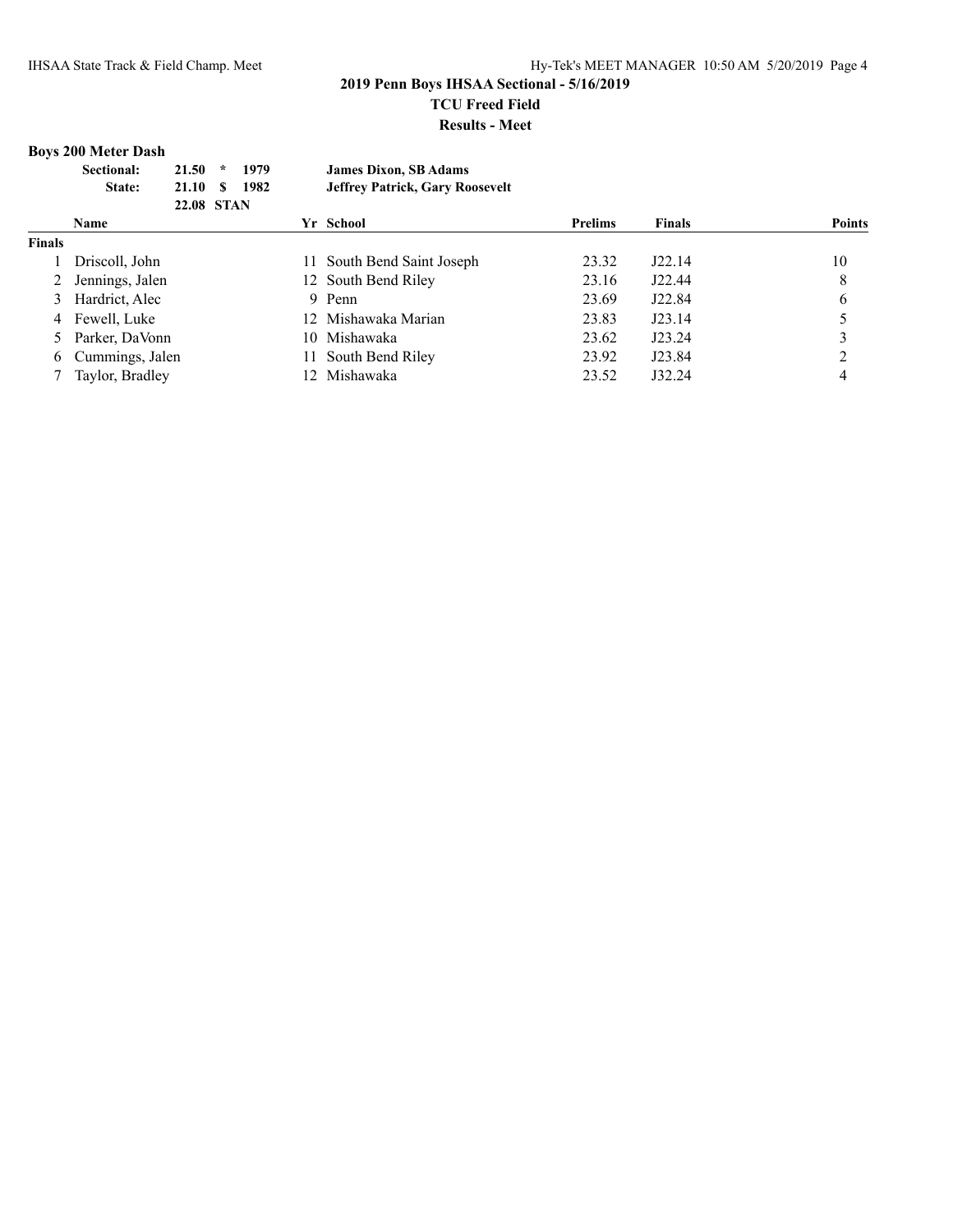## **Boys 400 Meter Dash**

| Sectional: | 48.00      | $\star$ | 1983 | <b>Jackie Armstrong, SB LaSalle</b> |
|------------|------------|---------|------|-------------------------------------|
| State:     | 46.99 S    |         | 2002 | <b>David Neville, Merrillville</b>  |
|            | 49.40 STAN |         |      |                                     |

|               | Yr School<br>Name   |     | <b>Seed</b>             | <b>Finals</b> | H#      | <b>Points</b>  |    |
|---------------|---------------------|-----|-------------------------|---------------|---------|----------------|----|
| <b>Finals</b> |                     |     |                         |               |         |                |    |
|               | Bullock, Emari      | 11  | Mishawaka               | 51.27         | 50.69   | 3              | 10 |
|               | Manis, Tristan      |     | 10 Penn                 | 51.40         | 50.93   | 3              | 8  |
| 3             | Yoder, Ethan        |     | 11 LaVille              | 52.00         | 50.99   | 3              | 6  |
| 4             | Cartwright, Joe     |     | 10 Glenn                | 51.80         | 51.36   | 3              | 5  |
| 5             | Fleke, Nick         |     | 12 LaVille              | 51.90         | 52.33   | 3              | 4  |
| 6             | Driscoll, Patrick   | 11  | South Bend Saint Joseph | 51.70         | 52.49   | 3              | 3  |
|               | Bates, Marquis      | 11. | South Bend Washington   | 53.33         | 53.33   | $\overline{c}$ | 2  |
| 8             | Jimenez, Devin      | 11. | Mishawaka               | 54.06         | 53.54   | $\overline{c}$ |    |
| 9             | Agwick, Chan        | 10- | South Bend Riley        | 52.83         | 53.63   | 3              |    |
| 10            | Stalling, Jaquarius |     | 12 South Bend Riley     | 53.18         | 54.04   | $\overline{c}$ |    |
| 11            | Obert, David        | 12  | Penn                    | 52.59         | 54.13   | 3              |    |
| 12            | Hessey, Riley       | 11  | South Bend Saint Joseph | 54.40         | 54.97   | 2              |    |
| 13            | Godette, Bradon     | 9.  | Glenn                   | 55.40         | 55.91   | $\overline{2}$ |    |
| 14            | Johnson, Jayson     | 10  | Mishawaka Marian        | 59.43         | 58.14   |                |    |
| 15            | Edwards, Shamar     | 11. | South Bend Clay         | 55.20         | 58.17   | $\overline{2}$ |    |
| 16            | Sutherland, Riley   |     | Mishawaka Marian        | 1:00.43       | 58.68   |                |    |
| 17            | Gomillia, Collin    | 11. | South Bend Clay         | 1:02.00       | 1:06.49 |                |    |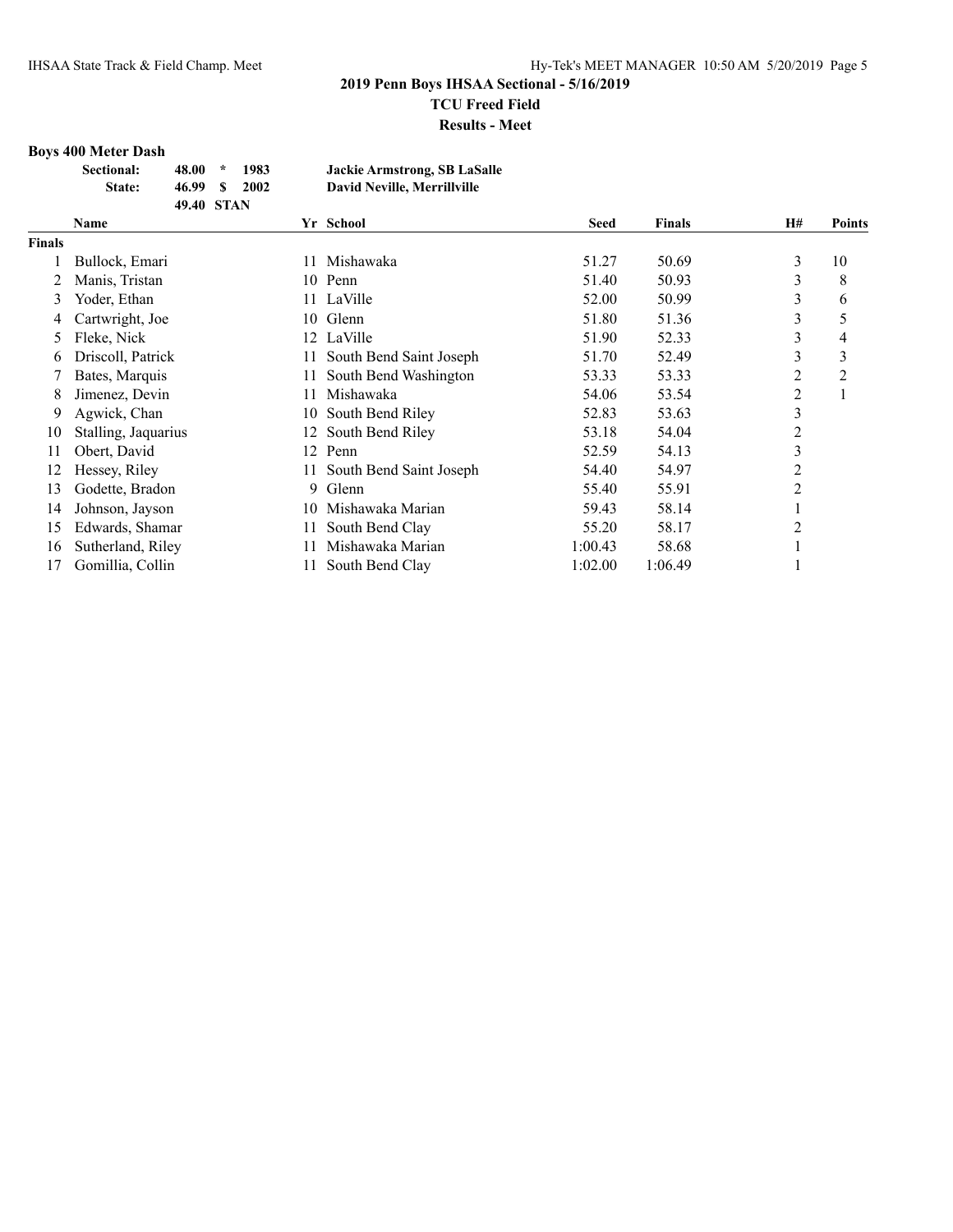## **Boys 800 Meter Run**

| Sectional: | $1:55.10$ *       | 2004 | John Cavanaugh, St. Joseph       |
|------------|-------------------|------|----------------------------------|
| State:     | $1:49.25$ \$ 2011 |      | <b>Austin Mudd, Center Grove</b> |
|            | 1:56.32 STAN      |      |                                  |

|               | <b>Name</b>              |     | Yr School               | Seed    | <b>Finals</b> | H#                            | <b>Points</b> |
|---------------|--------------------------|-----|-------------------------|---------|---------------|-------------------------------|---------------|
| <b>Finals</b> |                          |     |                         |         |               |                               |               |
|               | Bailey, Deric            | 11. | Mishawaka               | 2:00.67 | 2:02.16       | 2                             | 10            |
|               | Jankowski, Seth          | 9.  | Penn                    | 2:03.40 | 2:03.86       | 2                             | 8             |
| 3             | Marshall, Christian      |     | 12 Penn                 | 2:02.50 | 2:03.93       | 2                             | 6             |
| 4             | Macharschwili, Alexander | 10. | South Bend Adams        | 2:06.00 | 2:04.53       | $\overline{2}$                | 5             |
| 5             | Lapp, Aidan              | 12  | South Bend Riley        | 2:07.00 | 2:04.80       | 2                             | 4             |
| 6             | Juday, Josh              | 11. | South Bend Saint Joseph | 2:04.00 | 2:06.23       | 2                             | 3             |
|               | Sanchez, Daniel          | 11. | Mishawaka               | 2:04.12 | 2:06.30       | 2                             | 2             |
| 8             | Beganovic, Amar          | 12. | South Bend Adams        | 2:08.00 | 2:07.13       | 2                             |               |
| 9             | Amat, Peter              | 12. | South Bend Saint Joseph | 2:09.33 | 2:08.64       | $\overline{c}$                |               |
| 10            | Sandoval, Ethan          | 11. | LaVille                 | 2:17.60 | 2:16.33       | J.                            |               |
| 11            | Edwards, Shamar          | 11  | South Bend Clay         | 2:20.00 | 2:18.73       |                               |               |
| 12            | Chapman-Elliot, Dayquan  | 12  | South Bend Riley        | 2:08.00 | 2:20.08       | $\mathfrak{D}_{\mathfrak{p}}$ |               |
| 13            | Wang, Johnathon          | 11. | Mishawaka Marian        | 2:30.00 | 2:20.13       |                               |               |
| 14            | Gee, Joel                |     | 10 Glenn                | 2:17.00 | 2:21.47       |                               |               |
| 15            | Schmalzried, John        | 9.  | Glenn                   | 2:21.00 | 2:24.84       |                               |               |
| 16            | Balderas, Benjamin       | 12. | Mishawaka Marian        | 2:22.00 | 2:30.64       |                               |               |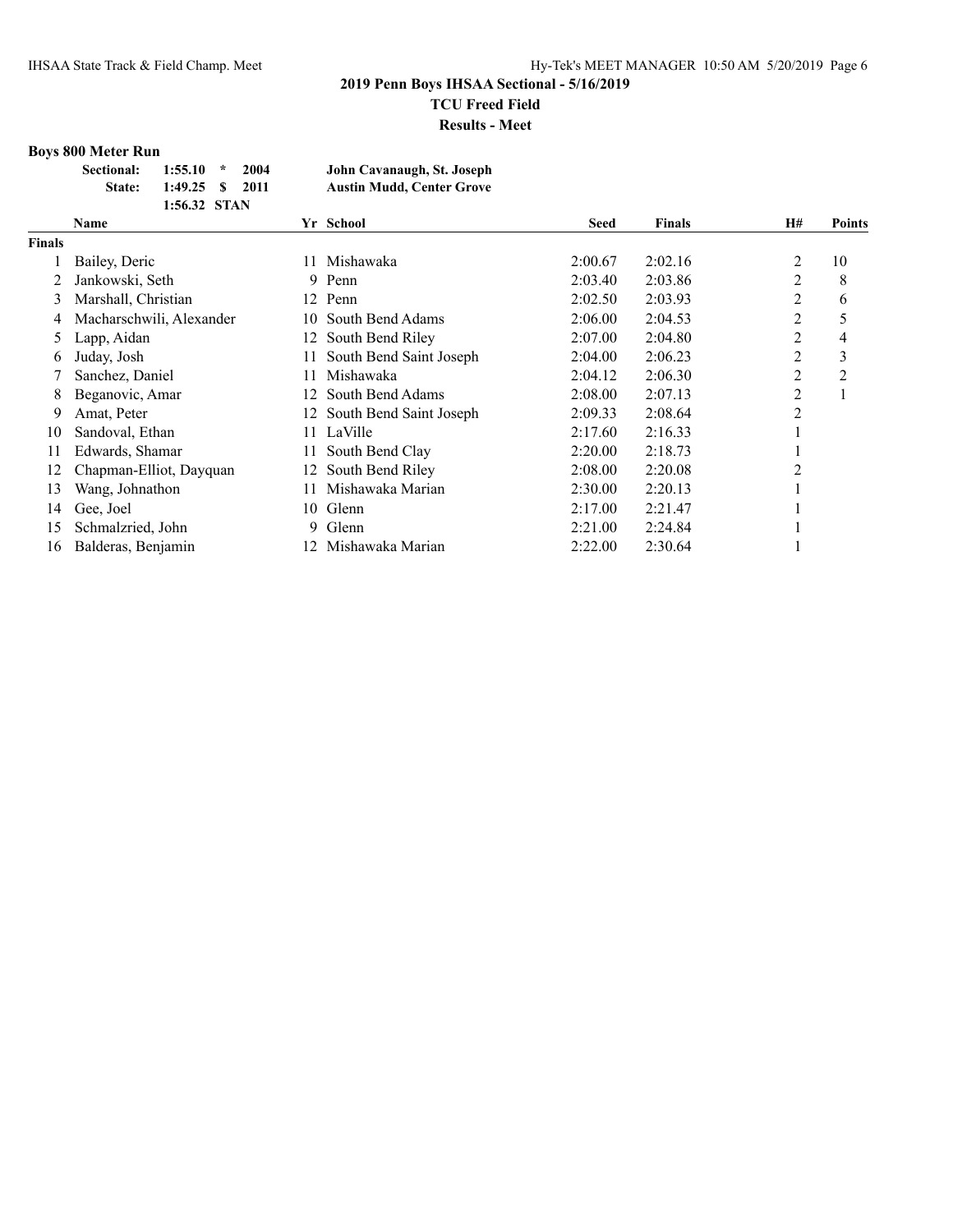## **Boys 1600 Meter Run**

| Sectional:    | $4:17.70$ * 1971 |  | Dean Reinke, SB Jackson          |
|---------------|------------------|--|----------------------------------|
| <b>State:</b> | $4:03.00 S$ 2011 |  | <b>Austin Midd, Center Grove</b> |
|               | 4:17.37 STAN     |  |                                  |

|        | Name                |     | Yr School               | <b>Seed</b> | <b>Finals</b> | <b>Points</b> |
|--------|---------------------|-----|-------------------------|-------------|---------------|---------------|
| Finals |                     |     |                         |             |               |               |
|        | Bailey, Deric       | 11  | Mishawaka               | 4:34.93     | 4:34.50       | 10            |
|        | Quintana, Casey     |     | Mishawaka               | 4:37.35     | 4:35.44       | 8             |
| 3      | Boardley, Benjamin  |     | 10 Penn                 | 4:39.34     | 4:37.27       | 6             |
| 4      | Pottschmidt, Dillon |     | 10 Penn                 | 4:38.00     | 4:40.58       | 5             |
| 5      | Baker, Isaac        |     | 12 South Bend Riley     | 4:43.00     | 4:54.09       | 4             |
| 6      | Garcia, Alex        | 9.  | South Bend Saint Joseph | 4:54.06     | 4:56.79       | 3             |
|        | Gee, Joel           |     | 10 Glenn                | 5:00.00     | 4:58.23       | 2             |
| 8      | Martinez, Luis      |     | 10 South Bend Riley     | 4:57.00     | 5:00.16       |               |
| 9      | Malstaff, Blake     | 9.  | Glenn                   | 5:02.00     | 5:01.73       |               |
| 10     | Balderas, Benjamin  | 12  | Mishawaka Marian        | 5:45.00     | 5:02.17       |               |
| 11     | Najar, Jose         | 10- | South Bend Saint Joseph | 5:10.00     | 5:05.27       |               |
| 12     | Steelman, Joshua    | 11  | South Bend Adams        | 5:03.00     | 5:05.37       |               |
| 13     | Lopez, Hannsel      | 12  | South Bend Adams        | 4:50.00     | 5:07.70       |               |
| 14     | Samuels, Nathan     | 11  | Mishawaka Marian        | 5:22.00     | 5:31.23       |               |
| 15     | Wilfing, Evan       |     | 9 LaVille               | 5:43.60     | 5:37.20       |               |
| 16     | Bagarus, James      |     | South Bend Clay         | 5:50.00     | 5:39.97       |               |
| 17     | Dent, Alex          |     | 9 LaVille               | 6:00.00     | 6:02.29       |               |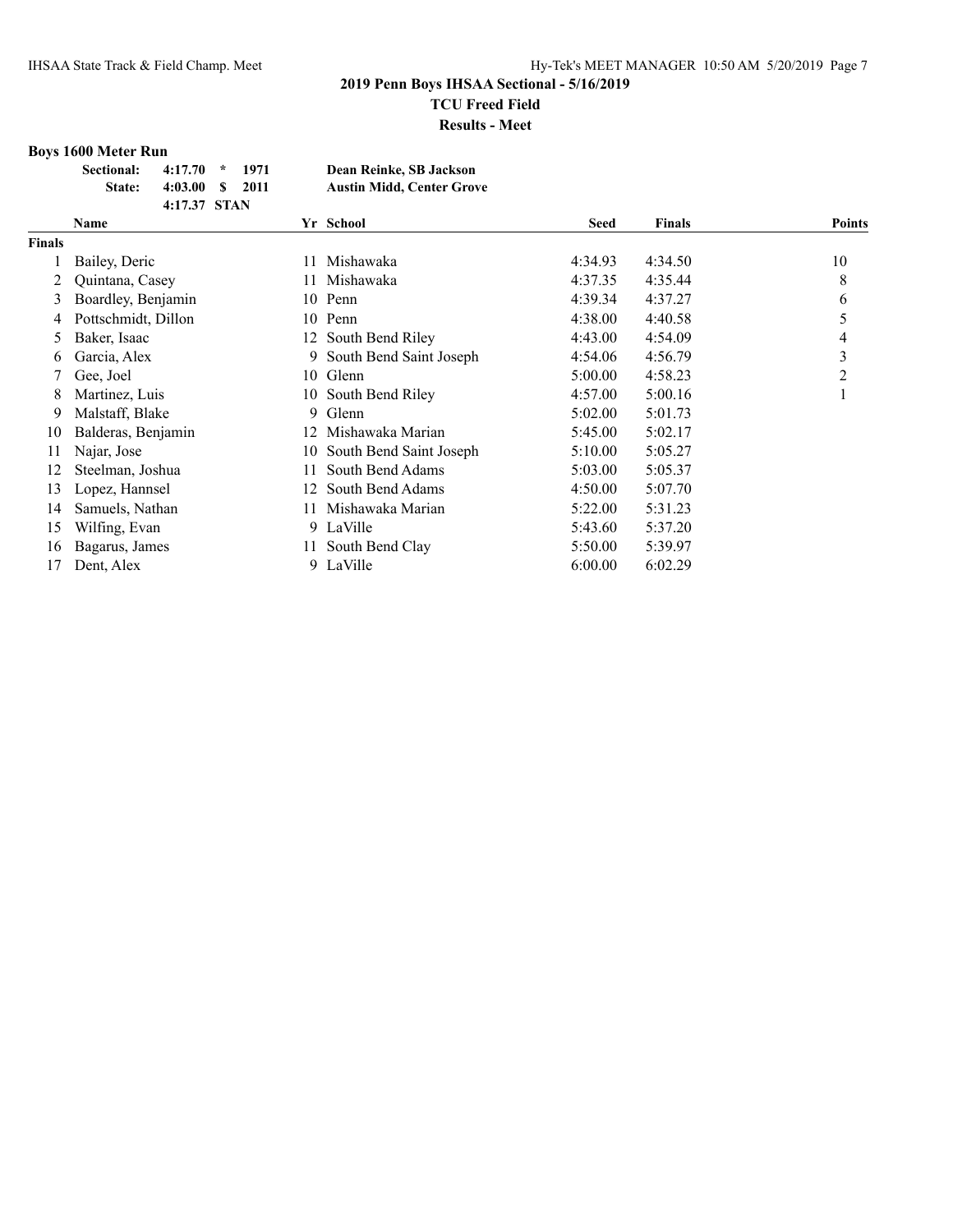**Results - Meet**

### **Boys 3200 Meter Run**

| <b>Sectional:</b> | $9:12.70$ *     | 1985 | Craig Watcke, St. Joseph                              |
|-------------------|-----------------|------|-------------------------------------------------------|
| <b>State:</b>     | 8:51.15 \$ 2012 |      | <b>Futsum Zienasellassie, North Central (Indpls.)</b> |
|                   | 9:19.38 STAN    |      |                                                       |

|               | <b>Name</b>        |     | Yr School                  | <b>Seed</b> | <b>Finals</b> | <b>Points</b> |
|---------------|--------------------|-----|----------------------------|-------------|---------------|---------------|
| <b>Finals</b> |                    |     |                            |             |               |               |
|               | Retzloff, Mariano  |     | 9 Penn                     | 9:55.16     | 9:51.33       | 10            |
|               | Quintana, Casey    | 11. | Mishawaka                  | 10:00.66    | 9:56.13       | 8             |
| 3             | Powers, William    |     | 12 South Bend Saint Joseph | 10:10.00    | 10:00.44      | 6             |
| 4             | Neubauer, William  | 10- | South Bend Adams           | 10:20.00    | 10:06.28      |               |
| 5.            | Meek, Jacob        |     | 10 Penn                    | 9:59.52     | 10:12.62      | 4             |
| 6             | Enriquez, Marko    | 9.  | South Bend Saint Joseph    | 10:37.54    | 10:28.23      | 3             |
|               | Ruszkowski, Dieter | 11  | South Bend Riley           | 10:13.00    | 10:35.91      | 2             |
| 8             | Hoopingarner, Ryan | 9   | Mishawaka                  | 11:08.73    | 10:45.65      |               |
| 9             | Martinez, Luis     | 10  | South Bend Riley           | 10:43.00    | 11:04.70      |               |
| 10            | Adamson, Rheese    | 12. | Glenn                      | 11:27.00    | 11:30.73      |               |
| 11            | Samuels, Nathan    | 11  | Mishawaka Marian           | 11:46.00    | 11:36.33      |               |
| 12            | Chamberlain, Jaden |     | 10 Glenn                   | 11:57.00    | 12:02.89      |               |
| 13            | Henry, Connor      |     | 9 LaVille                  | 12:29.30    | 12:31.89      |               |
| 14            | Menting, Alex      |     | 9 LaVille                  | 12:35.17    | 12:49.40      |               |
| 15            | Frick, Gavin       |     | 10 Mishawaka Marian        | 12:39.00    | 13:20.94      |               |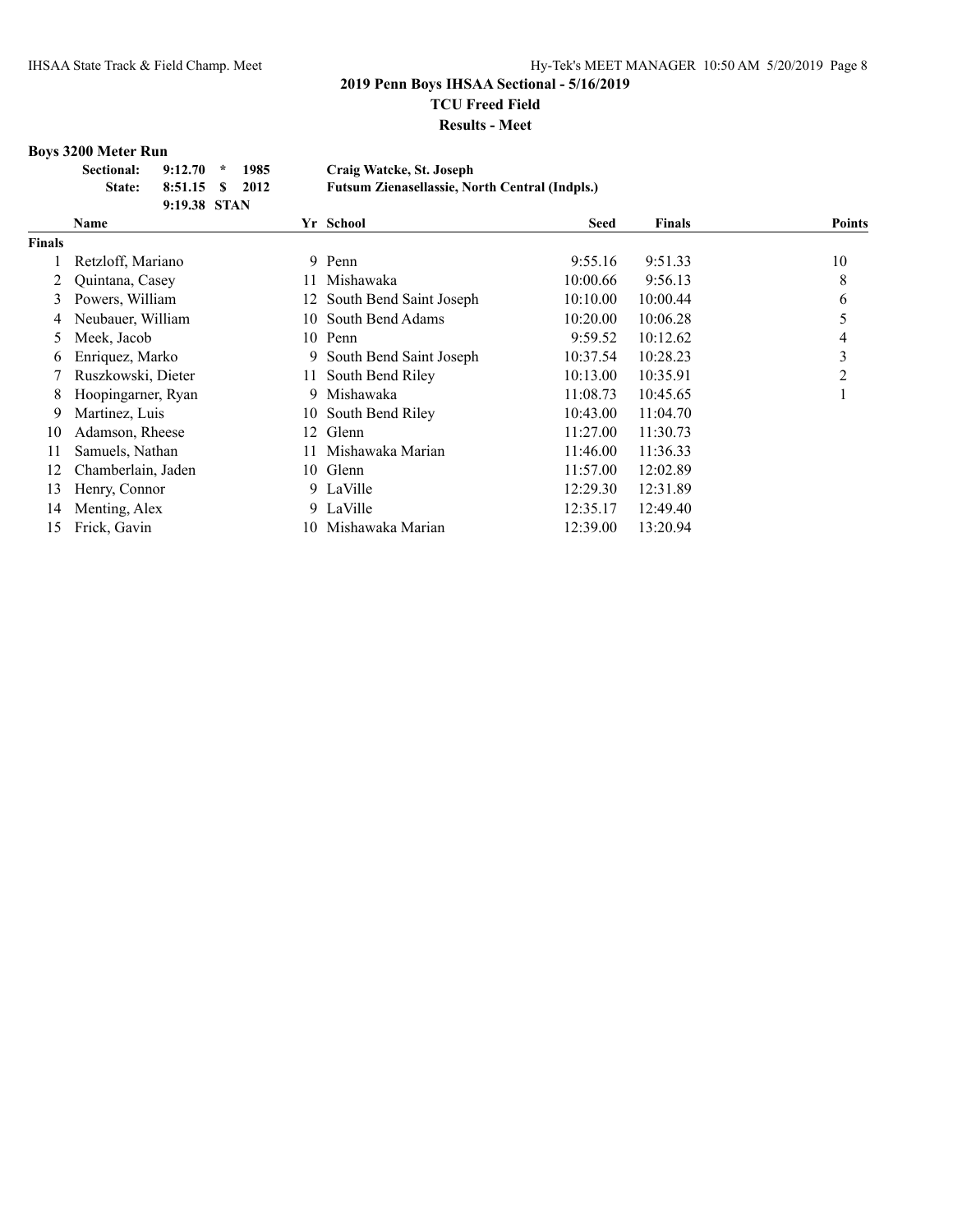# **Boys 110 Meter Hurdles**

| Sectional:    | $13.80*$ | 1986          | <b>Glen Watson, SB Adams</b>     |
|---------------|----------|---------------|----------------------------------|
| <b>State:</b> |          | 13.64 \$ 1976 | Jerry Hill, Indpls. Arsenal Tech |
|               |          | 14.65 STAN    |                                  |

|   | <b>Name</b>                     | Yr School                  | <b>Seed</b> | Prelims   | H# |
|---|---------------------------------|----------------------------|-------------|-----------|----|
|   | <b>Preliminaries</b>            |                            |             |           |    |
|   | Mott, Collin                    | 12 Penn                    | 15.15       | 15.66 Q   |    |
|   | 2 Nierzwicki-Trifilett, Vincent | 10 Penn                    | 15.20       | 16.00 $Q$ |    |
|   | 3 Glasco, Shane                 | Mishawaka<br>12.           | 15.67       | 16.62 Q   |    |
| 4 | Lukuba, Muhoja                  | 11 South Bend Saint Joseph | 17.40       | 17.20 Q   | 2  |
|   | 5 Fowler, Ethan                 | Mishawaka<br>11.           | 15.84       | $17.29$ q |    |
|   | 6 Horton, Maceo                 | 12 South Bend Adams        | 16.20       | $17.77$ q | 2  |
|   | Schmalzried, Andrew             | 10 Glenn                   | 19.50       | $18.37$ q |    |
| 8 | Baldwin, Will                   | 9 Glenn                    | 18.70       | 18.53 q   |    |
| 9 | Riem, Brian                     | South Bend Riley<br>10.    | 18.93       | 19.94     |    |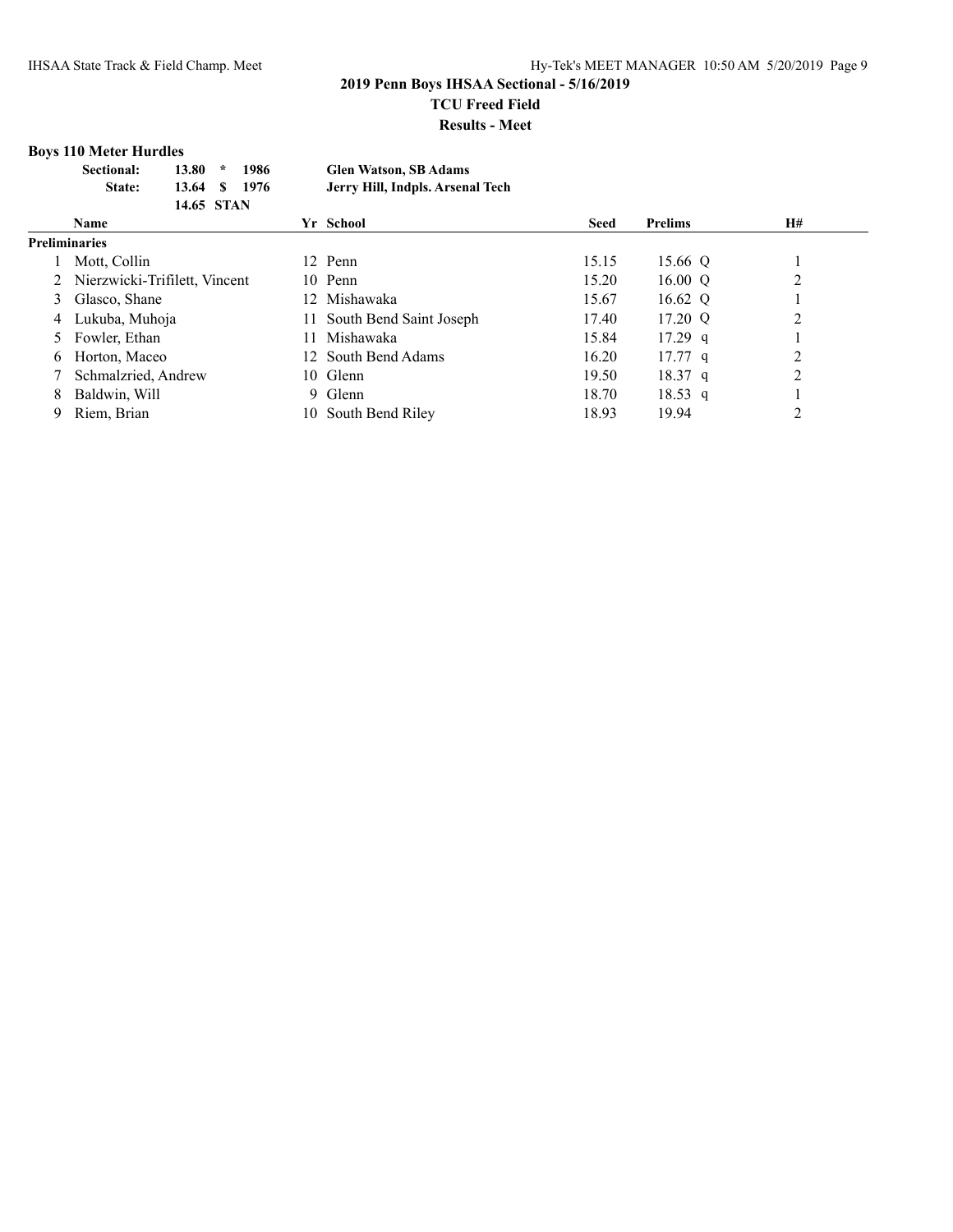# **Boys 110 Meter Hurdles**

| Sectional: | 13.80   | $\mathbf{r}$<br>1986 | <b>Glen Watson, SB Adams</b>     |
|------------|---------|----------------------|----------------------------------|
| State:     | 13.64 S | -1976                | Jerry Hill, Indpls. Arsenal Tech |
|            |         | 14.65 STAN           |                                  |

|               | <b>Name</b>                     | Yr School                  | <b>Prelims</b> | <b>Finals</b> | <b>Points</b> |
|---------------|---------------------------------|----------------------------|----------------|---------------|---------------|
| <b>Finals</b> |                                 |                            |                |               |               |
|               | Mott, Collin                    | 12 Penn                    | 15.66          | 15.83         | 10            |
|               | 2 Nierzwicki-Trifilett, Vincent | 10 Penn                    | 16.00          | 15.87         | 8             |
| 3             | Glasco, Shane                   | 12 Mishawaka               | 16.62          | 16.13         | 6             |
| 4             | Fowler, Ethan                   | Mishawaka                  | 17.29          | 16.23         |               |
|               | Horton, Maceo                   | 12 South Bend Adams        | 17.77          | 16.43         |               |
| 6             | Lukuba, Muhoja                  | 11 South Bend Saint Joseph | 17.20          | 17.23         | 3             |
|               | Schmalzried, Andrew             | 10 Glenn                   | 18.37          | 18.10         | າ             |
| 8             | Baldwin, Will                   | 9 Glenn                    | 18.53          | 18.43         |               |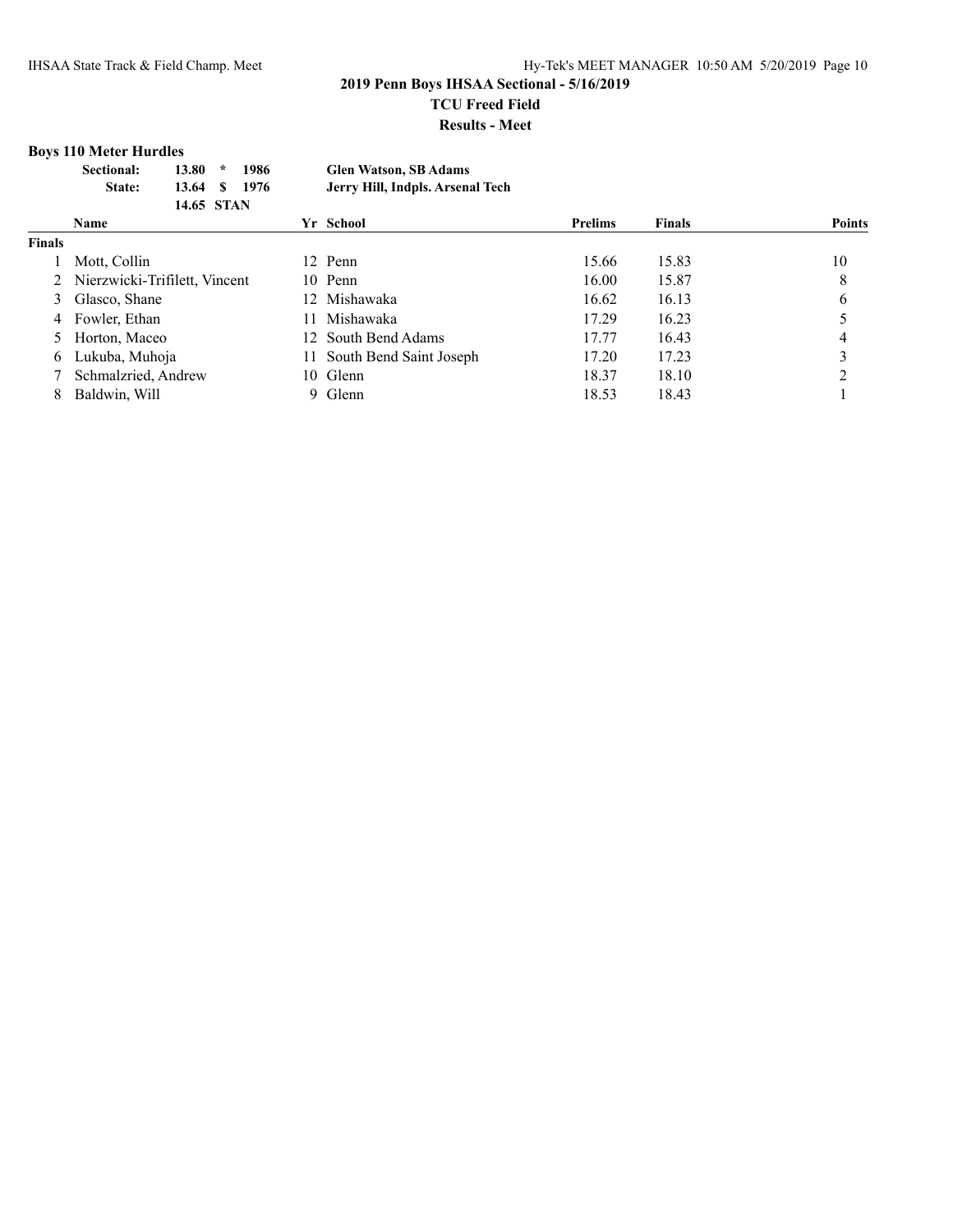## **Boys 300 Meter Hurdles**

| Sectional:    | $37.71 *$  | 2009 | Logan Griffith, SB Adams                |
|---------------|------------|------|-----------------------------------------|
| <b>State:</b> | 36.26 S    | 2007 | <b>Bryce Brown, Evansville Harrison</b> |
|               | 39.01 STAN |      |                                         |

|               | Name                          |    | Yr School                  | <b>Seed</b> | <b>Finals</b> | H#             | <b>Points</b>  |
|---------------|-------------------------------|----|----------------------------|-------------|---------------|----------------|----------------|
| Finals        |                               |    |                            |             |               |                |                |
|               | Mott, Collin                  |    | 12 Penn                    | 40.15       | 40.18         | 2              | 10             |
|               | Fowler, Ethan                 |    | Mishawaka                  | 41.25       | 40.91         | 2              | 8              |
|               | Nierzwicki-Trifilett, Vincent | 10 | Penn                       | 41.30       | 41.92         | 2              | 6              |
| 4             | Walker, Joseph                |    | Mishawaka                  | 42.11       | 42.02         | 2              |                |
|               | Ndegwa, Emmanuel              |    | South Bend Riley           | 42.68       | 42.78         | 2              | 4              |
| 6             | Gibson, Sean                  |    | 10 South Bend Saint Joseph | 44.04       | 42.88         | 2              | 3              |
|               | Rush, Kaiden                  |    | 10 LaVille                 | 44.10       | 43.58         | $\overline{2}$ | $\overline{2}$ |
| 8             | Reimbold-Thomas, Teodora      |    | South Bend Adams           | 44.80       | 44.17         |                |                |
| 9             | Ziolkowski, Noah              | 10 | Glenn                      | 45.60       | 44.38         |                |                |
| 10            | Horton, Maceo                 |    | 12 South Bend Adams        | 45.10       | 45.57         |                |                |
| 11            | Baldwin, Will                 | 9. | Glenn                      | 47.50       | 46.17         |                |                |
| 12            | Rhines, Jaylen                | 10 | South Bend Riley           | 49.27       | 47.07         |                |                |
| $\frac{1}{2}$ | Bussan, Josh                  |    | Mishawaka Marian           | 47.66       | DQ            |                |                |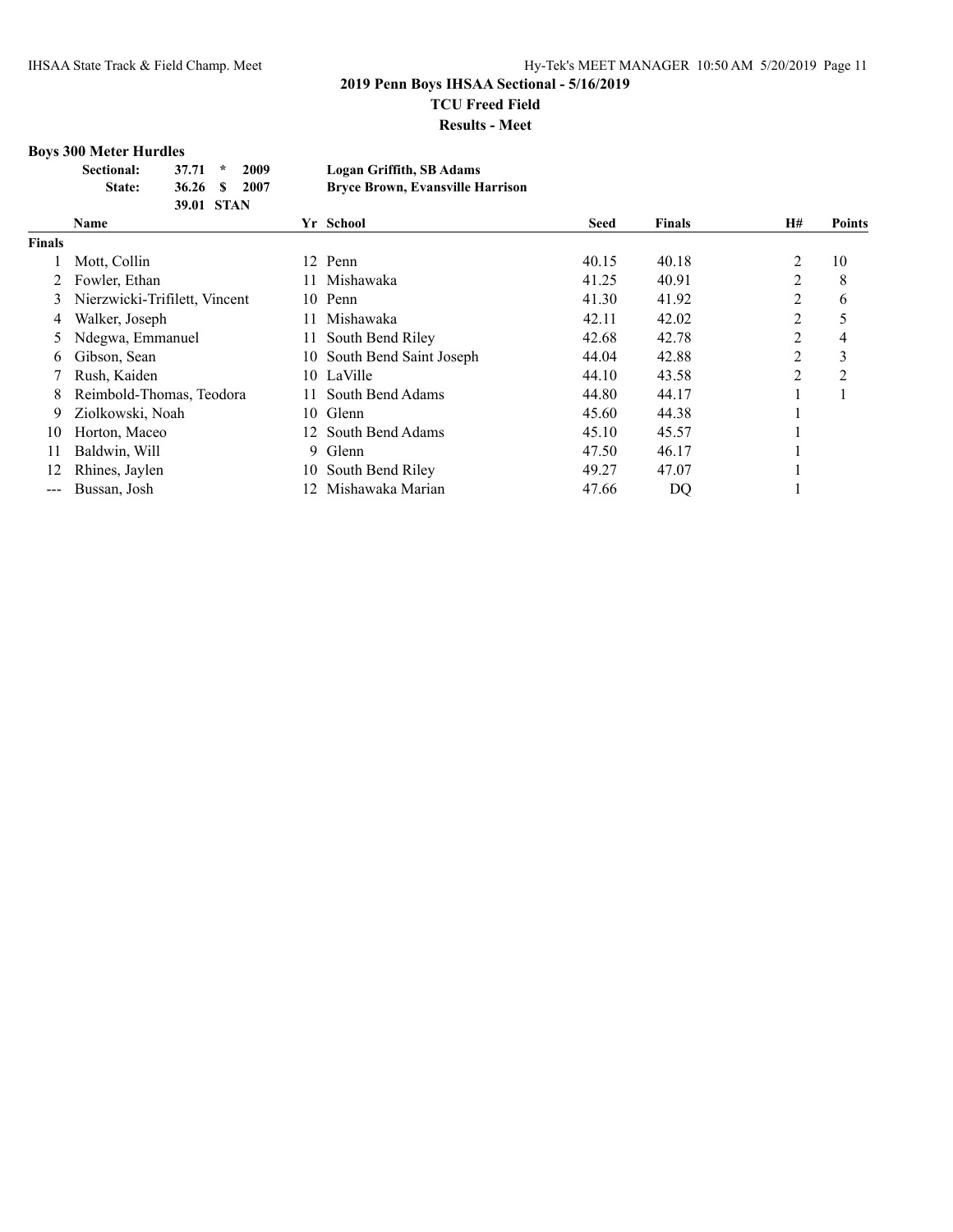### **2019 Penn Boys IHSAA Sectional - 5/16/2019**

# **TCU Freed Field**

#### **Results - Meet**

## **Boys 4x100 Meter Relay**

| Sectional: | $42.12$ *  | 2013 | . Penn                               |
|------------|------------|------|--------------------------------------|
|            |            |      | Z Oakley, B Beehler, T Grant, T Deal |
| State:     | 41.02 S    | 1982 | , Gary Roosevelt                     |
|            |            |      | <b>Young, Patrick, Moore, Price</b>  |
|            | 42.54 STAN |      |                                      |
| Team       |            |      | Relay                                |

|               | Team                         | Relay                   | <b>Seed</b>           | <b>Finals</b>           | <b>Points</b> |
|---------------|------------------------------|-------------------------|-----------------------|-------------------------|---------------|
| <b>Finals</b> |                              |                         |                       |                         |               |
|               | Mishawaka                    |                         | 43.23                 | 42.95                   | 10            |
|               | 1) Harness, Christopher 12   | 2) Young, Jean-Paul 11  | 3) Walker, Joseph 11  | 4) Parker, DaVonn 10    |               |
|               | 5) Bullock, Emari 11         | 6) Fowler, Ethan 11     | 7) Taylor, Bradley 12 | 8) Delk, Jarvis 11      |               |
| $2^{\circ}$   | Penn                         |                         | 43.68                 | 43.13                   | 8             |
|               | 1) Bothun, Tiegan 11         | 2) Hardrict, Alec 9     | 3) Allen, Cassidy 11  | 4) Krutsch, Kevin 12    |               |
|               | 5) Maclin, Patrick 11        | 6) Allen, Brady 10      | 7) Ryan, Hunter 9     | 8) Zahner, Tye 10       |               |
| 3             | South Bend Riley             |                         | 43.84                 | 43.82                   | 6             |
|               | 1) Oliver, Alphonso 11       | 2) Ulmer, JaQuan 12     | 3) Cummings, Jalen 11 | 4) Jennings, Jalen 12   |               |
|               | 5) Johnson, Divine 12        | 6) Richey, Terrell 11   | 7) Gitau, Chris 12    | 8) Alexander, Jordan 12 |               |
|               | 4 LaVille                    |                         | 44.47                 | 44.13                   | 5             |
|               | 1) Fleke, Nick 12            | 2) Watts, Kolby 11      | 3) Yoder, Ethan 11    | 4) Beehler, Luke 12     |               |
|               | 5) Manges, Connor 11         |                         |                       |                         |               |
|               | Mishawaka Marian             |                         | 45.19                 | 45.50                   | 4             |
|               | 1) Blum, Dominic 12          | 2) Herschel, Kyle 12    | 3) Fewell, Luke 12    | 4) Warnell, Satchel 12  |               |
|               | 5) Bogunia-Bright, Maddix 10 | 6) Franklin, Ky'Rell 10 | 7) Atkinson, Greg 9   |                         |               |
| 6             | South Bend Clay              |                         | 48.05                 | 46.37                   | 3             |
|               | 1) Miller, Jamon 11          | 2) Edwards, Shamar 11   | 3) Betts, Tommy 10    | 4) Riles, Zondre 9      |               |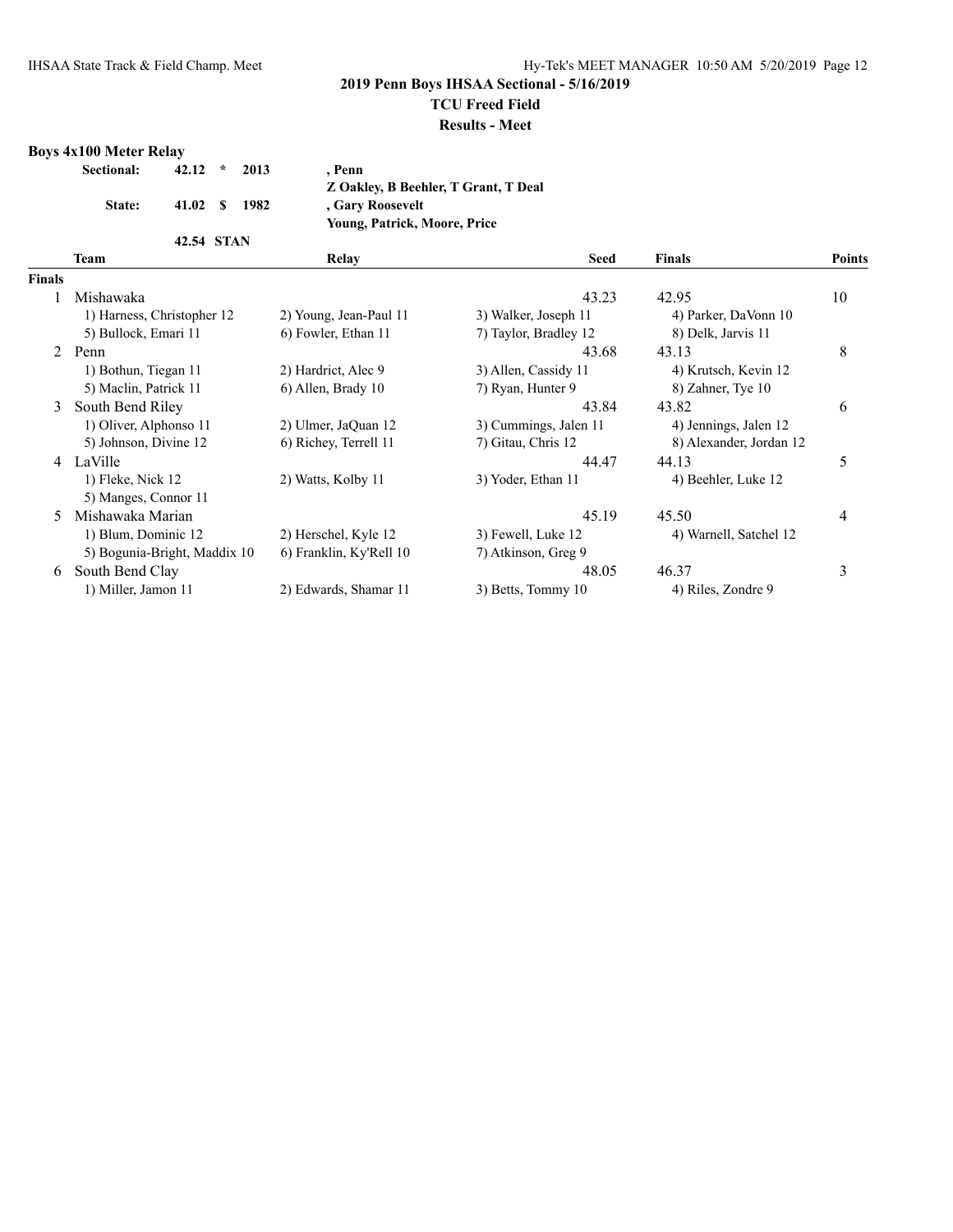## **2019 Penn Boys IHSAA Sectional - 5/16/2019**

# **TCU Freed Field**

#### **Results - Meet**

# **Boys 4x400 Meter Relay**

|  | . Penn                                              |
|--|-----------------------------------------------------|
|  | C Hill, T Deal, M Richards, C Sowders               |
|  | , Gary West Side                                    |
|  | Carter, Peterson, Monagan, Burnett                  |
|  |                                                     |
|  | $3:20.95$ * 2012<br>3:13.66 \$ 1980<br>3:20.44 STAN |

|               | $3.20.77$ $31A1$        |                                |                           |                           |                               |               |
|---------------|-------------------------|--------------------------------|---------------------------|---------------------------|-------------------------------|---------------|
|               | <b>Team</b>             | Relay                          | <b>Seed</b>               | <b>Finals</b>             | <b>H#</b>                     | <b>Points</b> |
| <b>Finals</b> |                         |                                |                           |                           |                               |               |
|               | South Bend Saint Joseph |                                | 3:29.47                   | 3:25.13                   | $\overline{2}$                | 10            |
|               | 1) Driscoll, John 11    | 2) Gibson, Sean 10             | 3) Moon, Jacob 12         | 4) Driscoll, Patrick 11   |                               |               |
|               | 5) Juday, Josh 11       | 6) Deahl, Joseph 12            | 7) Hessey, Riley 11       | 8) Read, Zac 11           |                               |               |
| $\mathcal{L}$ | South Bend Adams        |                                | 3:31.00                   | 3:25.39                   | $\overline{2}$                | 8             |
|               | 1) Wright, Jaylen 11    | 2) Reimbold-Thomas, Teodora 11 | 3) Smith, David 11        | 4) Gray, Tre 12           |                               |               |
|               | 5) Clark, Dominque 12   | 6) Horton, Maceo 12            | 7) Neubauer, William 10   | 8) Clark, Shannon 12      |                               |               |
| 3             | Mishawaka               |                                | 3:34.55                   | 3:27.96                   | $\overline{2}$                | 6             |
|               | 1) Bailey, Deric 11     | 2) Bullock, Emari 11           | 3) Jimenez, Devin 11      | 4) Fowler, Ethan 11       |                               |               |
|               | 5) Parker, DaVonn 10    | 6) Walker, Joseph 11           | 7) Taylor, Bradley 12     | 8) Sanchez, Daniel 11     |                               |               |
|               | 4 LaVille               |                                | 3:28.41                   | 3:28.70                   | 2                             | 5             |
|               | 1) Watts, Kolby 11      | 2) Rush, Kaiden 10             | 3) Yoder, Ethan 11        | 4) Fleke, Nick 12         |                               |               |
|               | 5) Beam, Dawson 9       |                                |                           |                           |                               |               |
|               | 5 Penn                  |                                | 3:30.45                   | 3:29.06                   | $\overline{2}$                | 4             |
|               | 1) Manis, Tristan 10    | 2) Black, Braden 11            | 3) Pottschmidt, Dillon 10 | 4) Zahner, Tye 10         |                               |               |
|               | 5) Krutsch, Kevin 12    | 6) Marshall, Christian 12      | 7) Mott, Collin 12        | 8) Obert, David 12        |                               |               |
| 6             | South Bend Riley        |                                | 3:37.00                   | 3:39.74                   | $\overline{2}$                | 3             |
|               | 1) Riem, Brian 10       | 2) Rhines, Jaylen 10           | 3) Lapp, Aidan 12         |                           | 4) Chapman-Elliot, Dayquan 12 |               |
|               | 5) Gladney, Jalen 11    | 6) Jennings, Jalen 12          | 7) Agwick, Chan 10        | 8) Stalling, Jaquarius 12 |                               |               |
| $\tau$        | Glenn                   |                                | 3:48.00                   | 3:42.35                   | 1                             | 2             |
|               | 1) Howe, Chase 9        | 2) Schmalzried, Andrew 10      | 3) Gee, Joel 10           | 4) Cartwright, Joe 10     |                               |               |
|               | 5) Godette, Bradon 9    | 6) Martin, Adam 10             |                           |                           |                               |               |
| 8             | South Bend Washington   |                                | 3:39.00                   | 3:47.98                   | $\overline{2}$                | 1             |
|               | 1) Williams, Deonte 11  | 2) Ramos, Taron 11             | 3) Davis, Tyrone 10       | 4) Bates, Marquis 11      |                               |               |
|               | 5) Glaser, Caleb 9      |                                |                           |                           |                               |               |
| 9             | South Bend Clay         |                                | 4:14.00                   | 3:49.26                   | 1                             |               |
|               | 1) Edwards, Shamar 11   | 2) Bauters, Jacob 11           | 3) Reid, William 9        | 4) Betts, Tommy 10        |                               |               |
|               | 5) Bagarus, James 11    | 6) Gomillia, Collin 11         |                           |                           |                               |               |
| 10            | Mishawaka Marian        |                                | 3:55.00                   | 3:58.67                   | 1                             |               |
|               | 1) Johnson, Jayson 10   | 2) Sutherland, Riley 11        | 3) Wang, Johnathon 11     | 4) Davis, Elijah 9        |                               |               |
|               | 5) Herschel, Kyle 12    | 6) Brach, John 12              |                           |                           |                               |               |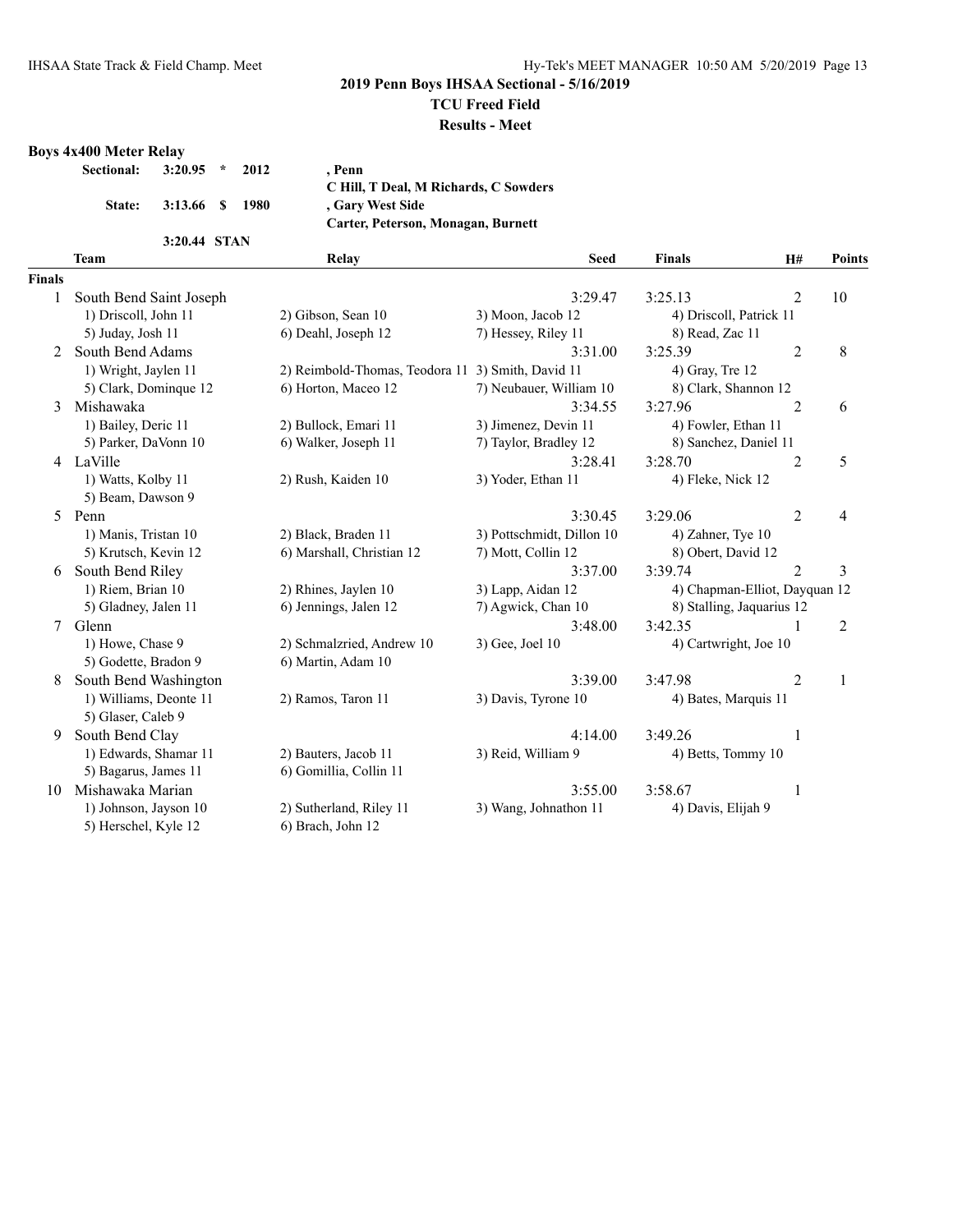### **2019 Penn Boys IHSAA Sectional - 5/16/2019**

#### **TCU Freed Field**

#### **Results - Meet**

#### **Boys 4x800 Meter Relay**

| Sectional: | 7:58.09         | $\sim$ | 2004 | , St. Joseph                                 |
|------------|-----------------|--------|------|----------------------------------------------|
|            |                 |        |      | D Bradley, J Cavanaugh, M McDonald, J Millar |
| State:     | 7:38.62 \$ 2011 |        |      | , Lawrence Central                           |
|            |                 |        |      | Turner, Claflin, Steele, Dorsey              |
|            | 7:53.43 STAN    |        |      |                                              |

|               | Team                    | Relay                         | <b>Seed</b>              | <b>Finals</b>             | Points         |
|---------------|-------------------------|-------------------------------|--------------------------|---------------------------|----------------|
| <b>Finals</b> |                         |                               |                          |                           |                |
|               | Mishawaka               |                               | 8:12.58                  | 8:09.57                   | 10             |
|               | 1) Quintana, Casey 11   | 2) Sanchez, Daniel 11         | 3) Crooks, Mark 10       | 4) Bailey, Deric 11       |                |
|               | 5) Crooks, Troy 10      | 6) Hall, Levi 10              | 7) Byrd, Ethan 12        | 8) Jimenez, Devin 11      |                |
| $2^{\circ}$   | Penn                    |                               | 8:14.30                  | 8:12.94                   | 8              |
|               | 1) Richardson, Avery 11 | 2) Sergeant, Nicholas 12      | 3) Jankowski, Seth 9     | 4) Marshall, Christian 12 |                |
|               | 5) Temeles, Joshua 11   | 6) Chapple, Richard 11        | 7) Cocquyt, Noah 12      | 8) Pottschmidt, Dillon 10 |                |
| 3             | South Bend Saint Joseph |                               | 8:20.40                  | 8:14.24                   | 6              |
|               | 1) Driscoll, Patrick 11 | 2) Deahl, Joseph 12           | 3) Powers, William 12    | 4) Juday, Josh 11         |                |
|               | 5) Garcia, Alex 9       | 6) Amat, Peter 12             | 7) Enriquez, Marko 9     | 8) Najar, Jose 10         |                |
| 4             | South Bend Riley        |                               | 8:31.00                  | 8:38.10                   | 5              |
|               | 1) Lapp, Aidan 12       | 2) Chapman-Elliot, Dayquan 12 | 3) Agwick, Chan 10       | 4) Phelan, Ryan 12        |                |
|               | 5) Baker, Isaac 12      | 6) Walatka, Andrew 10         | 7) Hanson-Phipps, Luke 9 | 8) Ruszkowski, Dieter 11  |                |
| 5.            | Mishawaka Marian        |                               | 10:04.00                 | 9:22.47                   | $\overline{4}$ |
|               | 1) Sutherland, Riley 11 | 2) Wang, Johnathon 11         | 3) Brach, John 12        | 4) Balderas, Benjamin 12  |                |
|               | 5) Torres, Miguel 11    | 6) Letcher, Solomon 10        | 7) Burniston, Aidan 10   |                           |                |
|               | 6 LaVille               |                               | 10:05.90                 | 10:19.23                  | 3              |
|               | 1) Lillie, Isaac 9      | 2) Menting, Alex 9            | 3) Beam, Dawson 9        | 4) Sandoval, Ethan 11     |                |
|               | 5) Henry, Connor 9      | 6) Wilfing, Evan 9            |                          |                           |                |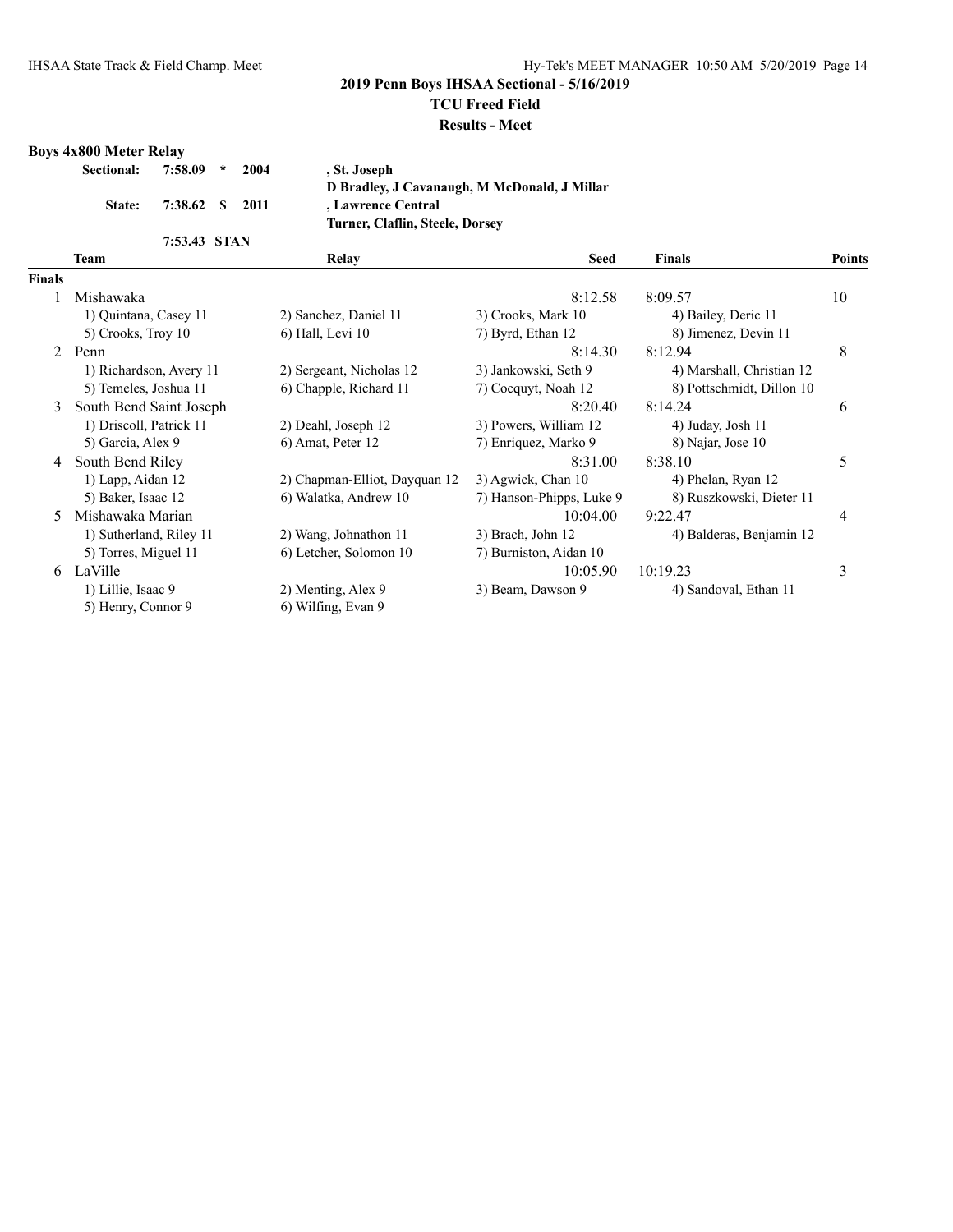**Results - Meet**

# **Boys High Jump**

| Sectional: | 6-09 *       | 2010 | <b>DeSeaon Prentice, Penn</b>                    |
|------------|--------------|------|--------------------------------------------------|
| State:     | $7-01.25$ \$ | 1980 | Woodward/Jones/Shumpert, N Albany/Mt Vernon/Peru |
|            | 6-04.50 STAN |      |                                                  |

|        | <b>Name</b>                   |     | Yr School                  | <b>Seed</b> | <b>Finals</b> |             | <b>Points</b> |
|--------|-------------------------------|-----|----------------------------|-------------|---------------|-------------|---------------|
| Finals |                               |     |                            |             |               |             |               |
|        | Krutsch, Kevin                | 12  | Penn                       | $6 - 09.00$ | $6-09.25$ *   | <b>STAN</b> | 10            |
| 2      | Glasco, Shane                 | 12  | Mishawaka                  | $6 - 06.00$ | $6 - 06.00$   | <b>STAN</b> | 8             |
| 3      | Nierzwicki-Trifilett, Vincent |     | 10 Penn                    | 6-01.00     | $6 - 04.00$   |             | 6             |
| 4      | Dove, Austin                  |     | 11 LaVille                 | $6-04.00$   | $6 - 03.00$   |             |               |
| 5      | Davis, Tyrone                 | 10- | South Bend Washington      | $6 - 04.00$ | $6 - 00.00$   |             | 4             |
| 6      | Riles, Zondre                 | 9.  | South Bend Clay            | $6 - 01.00$ | $5 - 10.00$   |             | 3             |
|        | Davis, Nicholas               | 11  | Mishawaka                  | 5-08.00     | $J5-10.00$    |             | 2             |
| 8      | Stubbs, Vamoni                |     | South Bend Adams           | $5-10.00$   | 5-08.00       |             | .50           |
| 8      | Williams, Deonte              |     | South Bend Washington      | $6 - 01.00$ | 5-08.00       |             | .50           |
| 10     | Mazurek, Adam                 |     | 12 South Bend Saint Joseph | 5-10.00     | J5-08.00      |             |               |
| 11     | Salyer, Weston                | 11  | Glenn                      | 5-08.00     | J5-08.00      |             |               |
| 12     | Spicer, Jathen                |     | 12 South Bend Riley        | 5-06.00     | 5-06.00       |             |               |
| 13     | Allen, Jahmal                 | 10  | South Bend Saint Joseph    | 5-06.00     | $J5-06.00$    |             |               |
| 14     | Coleman, Tre'Von              | 12  | South Bend Riley           | $5 - 06.00$ | 5-04.00       |             |               |
| $---$  | Johnson, Jayson               | 10  | Mishawaka Marian           | $5-04.00$   | NH            |             |               |
|        | White, Rilee                  |     | 12 LaVille                 | 5-04.00     | NH            |             |               |
|        | Bogunia-Bright, Maddix        |     | 10 Mishawaka Marian        | $6 - 00.00$ | NH            |             |               |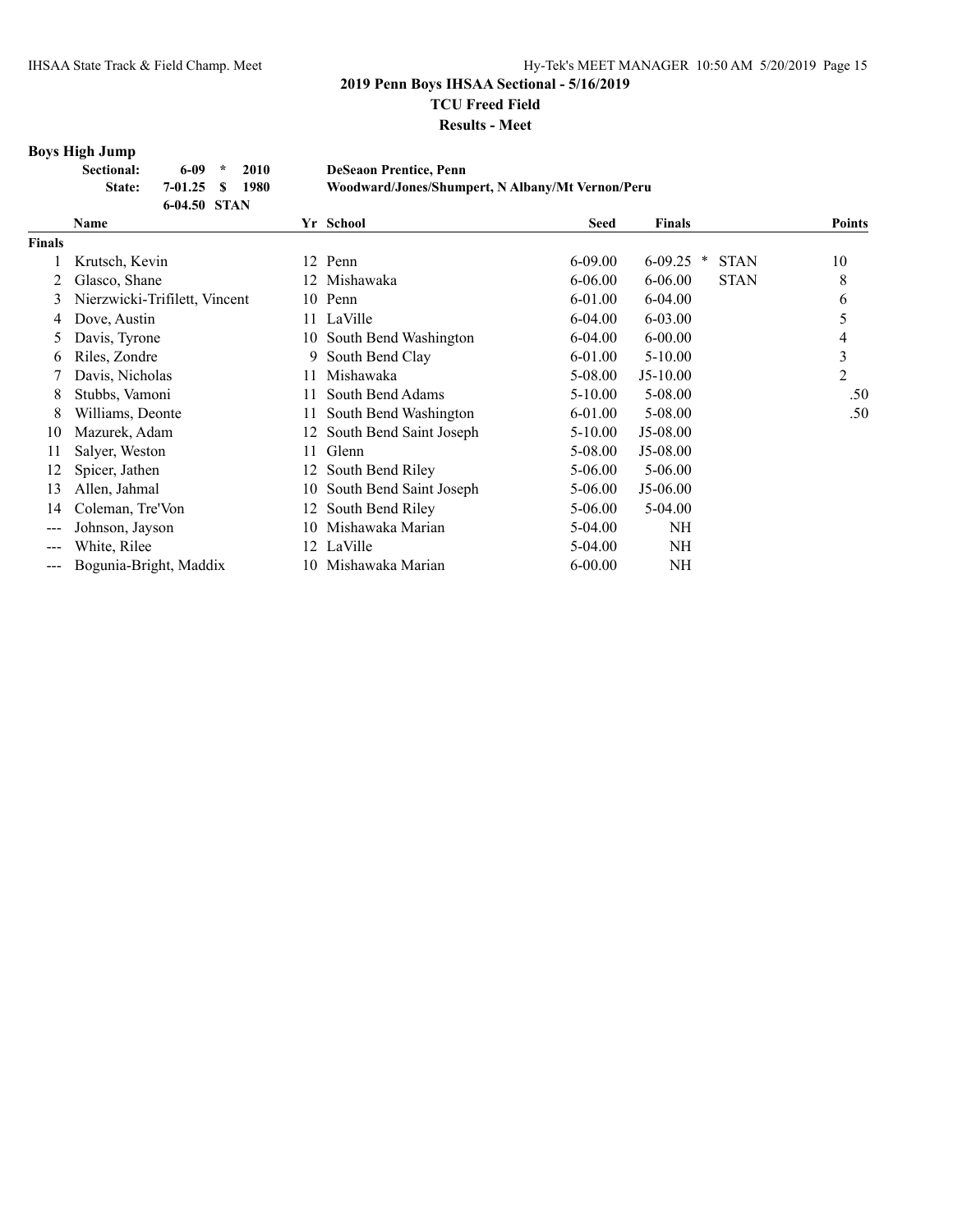**Results - Meet**

## **Boys Pole Vault**

| <b>Sectional:</b> | 15-04         | $\star$ | 2009 | Kyle Campbell, Penn            |
|-------------------|---------------|---------|------|--------------------------------|
| State:            | 17-06 S       |         | 2015 | Deakin Volz, Bloomington South |
|                   | 14-09.00 STAN |         |      |                                |

|                   | <b>Name</b>      |     | Yr School                  | <b>Seed</b> | <b>Finals</b> | <b>Points</b> |
|-------------------|------------------|-----|----------------------------|-------------|---------------|---------------|
| <b>Finals</b>     |                  |     |                            |             |               |               |
|                   | Delk, Jarvis     |     | Mishawaka                  | 13-00.00    | 13-06.00      | 10            |
|                   | Hill, Logan      |     | 12 Penn                    | 12-06.00    | 12-06.00      | 8             |
| 3                 | Navarrete, Isaac |     | 12 South Bend Riley        | 12-00.00    | 12-00.00      | 6             |
| 4                 | Younkin, Isaah   |     | 12 South Bend Riley        | 12-00.00    | $J12-00.00$   |               |
| 5                 | Rutten, Joseph   | 9   | Penn                       | 11-06.00    | 11-06.00      |               |
| 6                 | Clark, Dominque  |     | 12 South Bend Adams        | 13-00.00    | $11 - 00.00$  | 3             |
|                   | Crooks, Troy     | 10  | Mishawaka                  | $11-06.00$  | 10-06.00      | າ             |
| 8                 | Cousins, Kevin   |     | 10 South Bend Saint Joseph | 10-06.00    | $J10-06.00$   |               |
| 9                 | Watts, Kolby     |     | LaVille                    | 10-06.00    | J10-06.00     |               |
| 10                | Garnett, Tommy   |     | South Bend Saint Joseph    | 10-00.00    | $9 - 06.00$   |               |
|                   | Bussan, Josh     | 12. | Mishawaka Marian           | $9-00.00$   | NΗ            |               |
| $---$             | Watts, Nathan    |     | 10 LaVille                 | 10-06.00    | NH            |               |
| $\qquad \qquad -$ | Han, Thomas      |     | South Bend Adams           | 13-06.00    | NH            |               |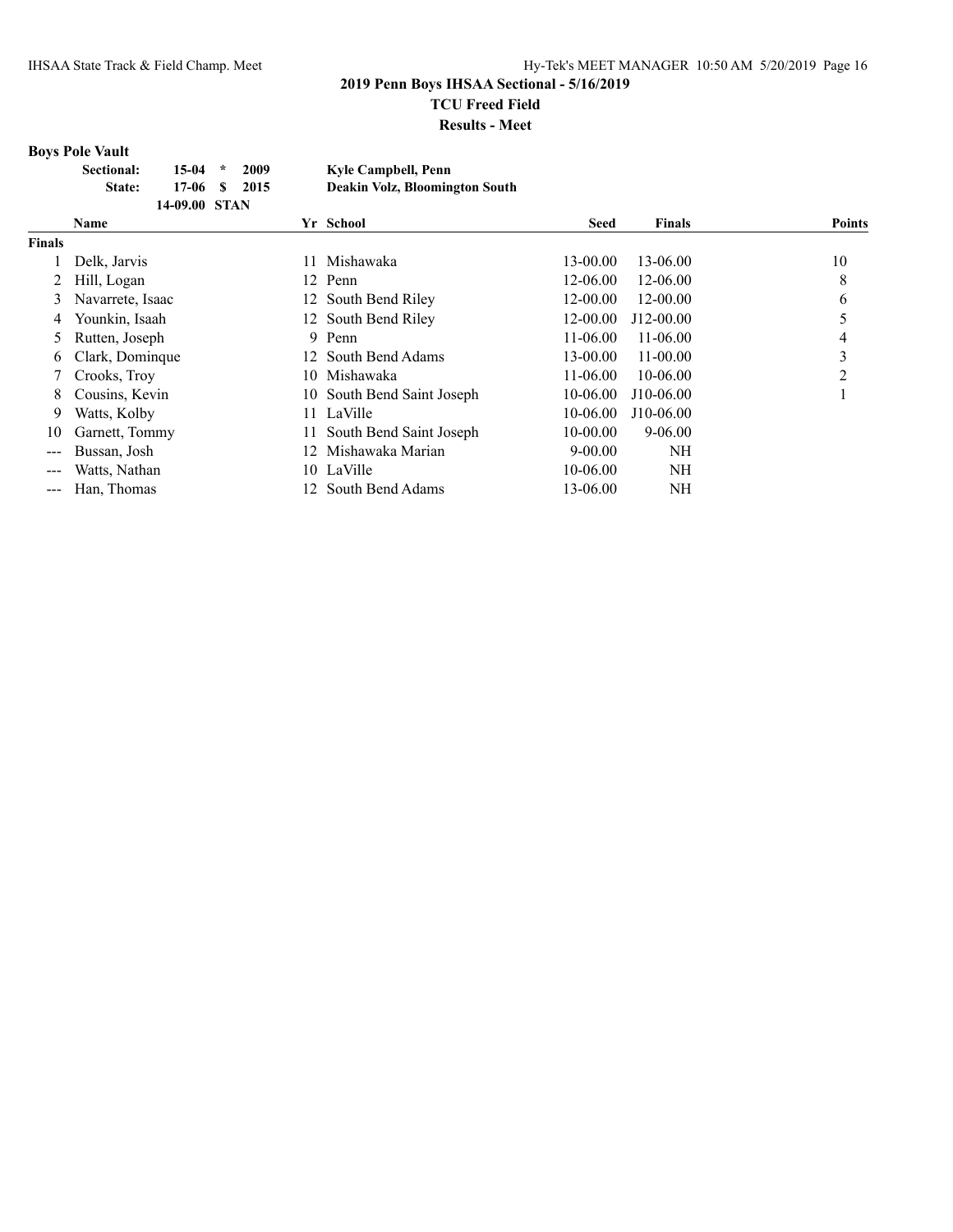**Results - Meet**

## **Boys Long Jump**

| Sectional: 24-02.25 * 1999 |                         |  |  |
|----------------------------|-------------------------|--|--|
|                            | State: 24-07.75 \$ 1995 |  |  |
|                            | 22-04.75 STAN           |  |  |

 $George Tinnin, SB Washington$ **State: 24-07.75 \$ 1995 Frank Young, Kokomo**

|               | Name                   |     | Yr School               | <b>Seed</b> | Finals   | <b>H#</b>      | <b>Points</b> |
|---------------|------------------------|-----|-------------------------|-------------|----------|----------------|---------------|
| <b>Finals</b> |                        |     |                         |             |          |                |               |
|               | Jennings, Jalen        | 12  | South Bend Riley        | 21-06.00    | 21-11.50 | 2              | 10            |
|               | Beehler, Luke          | 12  | LaVille                 | 22-04.00    | 21-08.00 | 2              | 8             |
| 3             | Walker, Joseph         | 11  | Mishawaka               | 22-03.25    | 21-05.75 | 2              | 6             |
| 4             | Oliver, Alphonso       | 11  | South Bend Riley        | 21-06.50    | 21-05.25 | 2              | 5             |
| 5             | Parker, DaVonn         | 10  | Mishawaka               | 21-02.00    | 20-10.00 | 2              | 4             |
| 6             | Gibson, Sean           | 10  | South Bend Saint Joseph | 21-00.00    | 20-08.00 | 2              | 3             |
|               | Anglin, Asante         | 10  | South Bend Saint Joseph | 19-11.00    | 19-11.00 | $\overline{2}$ | 2             |
| 8             | Miller, Jamon          | 11  | South Bend Clay         | 19-06.00    | 19-10.00 |                | 1             |
| 9             | Manges, Connor         |     | 11 LaVille              | 19-09.50    | 19-09.00 |                |               |
| 10            | Bates, Marquis         | 11  | South Bend Washington   | 20-06.00    | 19-04.00 | 2              |               |
| 11            | Allen, Brady           | 10  | Penn                    | 17-04.00    | 19-02.50 |                |               |
| 12            | Stubbs, Vamoni         | 11  | South Bend Adams        | 18-05.00    | 19-00.50 |                |               |
| 13            | Bogunia-Bright, Maddix | 10  | Mishawaka Marian        | 20-01.00    | 18-10.50 |                |               |
| 14            | Johnson, Jayson        | 10  | Mishawaka Marian        | 16-09.50    | 18-05.75 | 2              |               |
| 15            | Williams, Trevon       | 11. | South Bend Adams        | 19-07.00    | 18-01.00 |                |               |
| 16            | Brockway, Payton       | 11  | Penn                    | 19-10.00    | 17-01.50 | 2              |               |
| 17            | Riles, Zondre          | 9.  | South Bend Clay         | 18-02.00    | 16-02.50 |                |               |
| $---$         | Godette, Bradon        | 9.  | Glenn                   | 19-00.50    | ND       |                |               |
| $---$         | Fansler, Graysen       | 12  | Glenn                   | 18-03.00    | ND       |                |               |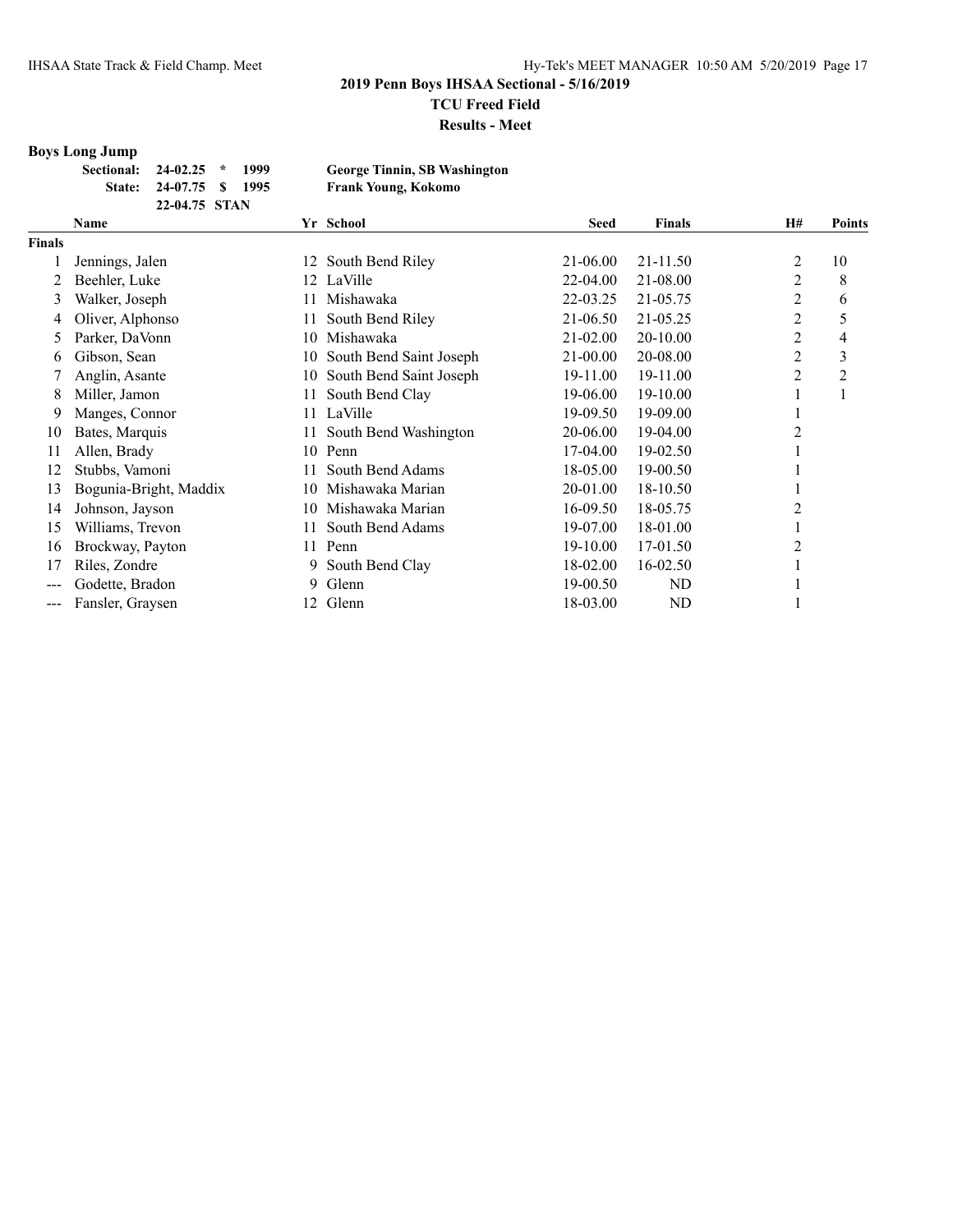## **Boys Shot Put**

| Sectional: 59-05.25 * |                         | - 1971 | <b>Bill Konowitz, LaPorte</b> |
|-----------------------|-------------------------|--------|-------------------------------|
|                       | State: 66-08.50 \$ 1997 |        | Jeremy Allen, Pike            |
|                       | 53-05.50 STAN           |        |                               |

|               | Name              |     | Yr School               | <b>Seed</b> | <b>Finals</b> | <b>H#</b>      | <b>Points</b>  |
|---------------|-------------------|-----|-------------------------|-------------|---------------|----------------|----------------|
| <b>Finals</b> |                   |     |                         |             |               |                |                |
|               | Turna, Vishal     | 11  | Penn                    | 49-02.00    | 51-01.00      | 2              | 10             |
|               | Walkowski, Andrew | 12  | South Bend Riley        | 51-11.00    | 49-10.00      | 2              | 8              |
| 3             | Brown, Blake      | 12. | Mishawaka               | 52-03.50    | 49-08.00      | 2              | 6              |
| 4             | Hiestand, Mark    | 12  | South Bend Saint Joseph | 50-00.00    | 47-09.00      | $\overline{c}$ | 5              |
| 5             | Whiteman, Ryan    | 12  | Penn                    | 41-08.00    | 44-08.00      | 1              | 4              |
| 6             | Kaser, Nicholas   | 12. | Mishawaka Marian        | 44-09.00    | 44-07.00      | 2              | 3              |
|               | Conery, Casey     | 12. | South Bend Saint Joseph | 42-06.50    | 43-11.00      | $\overline{2}$ | $\overline{2}$ |
| 8             | Walter, Trace     | 10  | Mishawaka Marian        | 43-02.00    | 43-06.00      | 2              |                |
| 9             | Taylor, Darien    | 12  | South Bend Riley        | 45-03.50    | $42 - 05.00$  | 2              |                |
| 10            | Thomas, Jonathan  | 11  | South Bend Adams        | 40-07.00    | 41-11.00      |                |                |
| 10            | Rux, Tyler        | 11  | Mishawaka               | 41-11.00    | $41 - 11.00$  |                |                |
| 12            | Black, Charles    |     | South Bend Adams        | 39-07.00    | 39-08.00      |                |                |
| 13            | Gentner, Russell  | 12  | LaVille                 | 49-09.50    | 39-03.00      | 2              |                |
| 14            | Willis, Shane     | 11  | South Bend Clay         | 34-08.00    | 36-04.00      |                |                |
| 15            | Borton, Jacob     | 12  | Glenn                   | 36-04.00    | 35-11.00      |                |                |
| 16            | Kaser, Kolton     | 10  | LaVille                 | 38-06.00    | 35-03.00      |                |                |
| 17            | Kaser, Jalen      | 12. | Glenn                   | 35-08.00    | 34-03.00      |                |                |
| 18            | Taborn, Devon     | 11  | South Bend Clay         | 42-01.00    | 33-05.00      | 2              |                |
| 19            | Held, Clayton     | 11  | South Bend Washington   | 37-00.00    | 30-08.00      | 1              |                |
| 20            | Kelly, D'Amonte   |     | South Bend Washington   | 40-00.00    | 21-08.00      |                |                |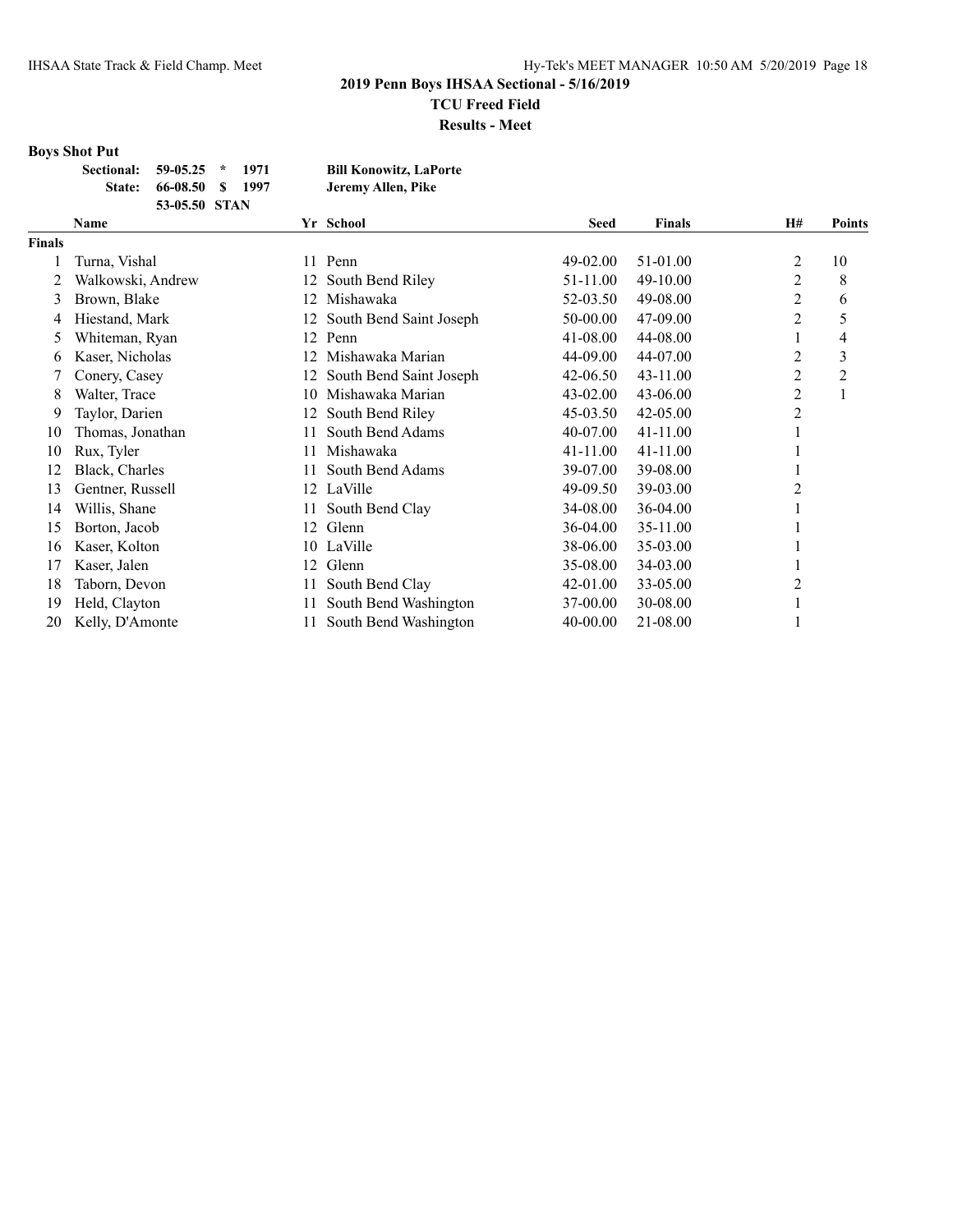**Results - Meet**

# **Boys Discus Throw**

| <b>Sectional:</b> | $188-09$ *  | 2009  | Nick Banke, Mishawaka         |
|-------------------|-------------|-------|-------------------------------|
| <b>State:</b>     | $217-01$ S  | -1993 | John Schulte, Hanover Central |
|                   | 159-10 STAN |       |                               |

|               | Name              |     | Yr School               | <b>Seed</b> | <b>Finals</b> |             | <b>H#</b> | <b>Points</b> |
|---------------|-------------------|-----|-------------------------|-------------|---------------|-------------|-----------|---------------|
| <b>Finals</b> |                   |     |                         |             |               |             |           |               |
|               | Paquette, Caden   |     | 12 Penn                 | 170-02.50   | 164-03.00     | <b>STAN</b> | 2         | 10            |
|               | Turna, Vishal     | 11  | Penn                    | 151-08      | 152-09.00     |             | 2         | 8             |
| 3             | Brown, Blake      | 12. | Mishawaka               | 156-02      | 151-04.00     |             | 2         | 6             |
|               | Bradley, Dorien   | 12. | South Bend Riley        | 148-11.50   | 148-05.00     |             | 2         | 5             |
| 5             | Walkowski, Andrew | 12. | South Bend Riley        | 142-02      | 137-08.00     |             | 2         | 4             |
| 6             | Harman, Alexander | 10. | South Bend Adams        | 127-05      | 133-06.00     |             | 2         | 3             |
|               | Walter, Trace     | 10. | Mishawaka Marian        | 129-07      | 130-02.00     |             | 2         | 2             |
| 8             | Cervera, Cesar    | 10  | South Bend Adams        | 105-09      | 124-06.00     |             |           |               |
| 9             | Hominiuk, Jacob   | 11  | LaVille                 | 125-00      | 121-09.00     |             | 2         |               |
| 10            | Kelly, D'Amonte   | 11  | South Bend Washington   | 133-00      | 113-09.00     |             | 2         |               |
| 11            | Kaser, Nicholas   |     | Mishawaka Marian        | 112-01      | 113-00.00     |             |           |               |
| 12            | Gentner, Russell  | 12  | LaVille                 | 124-03      | 112-03.00     |             | 2         |               |
| 12            | Brown, Beau       | 9   | Mishawaka               | 116-08      | 112-03.00     |             |           |               |
| 14            | Gillis, Joseph    | 12  | South Bend Saint Joseph | 110-10      | 103-04.00     |             |           |               |
| 15            | Borton, Jacob     | 12  | Glenn                   | 117-03      | 102-07.00     |             |           |               |
| 16            | Dickson, Levi     | 11  | South Bend Saint Joseph | 99-00       | 101-07.00     |             |           |               |
| 17            | Held, Clayton     | 11  | South Bend Washington   | 90-00       | 95-10.00      |             |           |               |
| 18            | Annis, Jeremiah   | 11  | South Bend Clay         | 100-00      | 82-01.00      |             |           |               |
| $---$         | Fansler, Graysen  | 12  | Glenn                   | $92 - 02$   | ND            |             |           |               |
| ---           | Dawning, Marquise | 11  | South Bend Clay         | 86-05       | ND            |             |           |               |